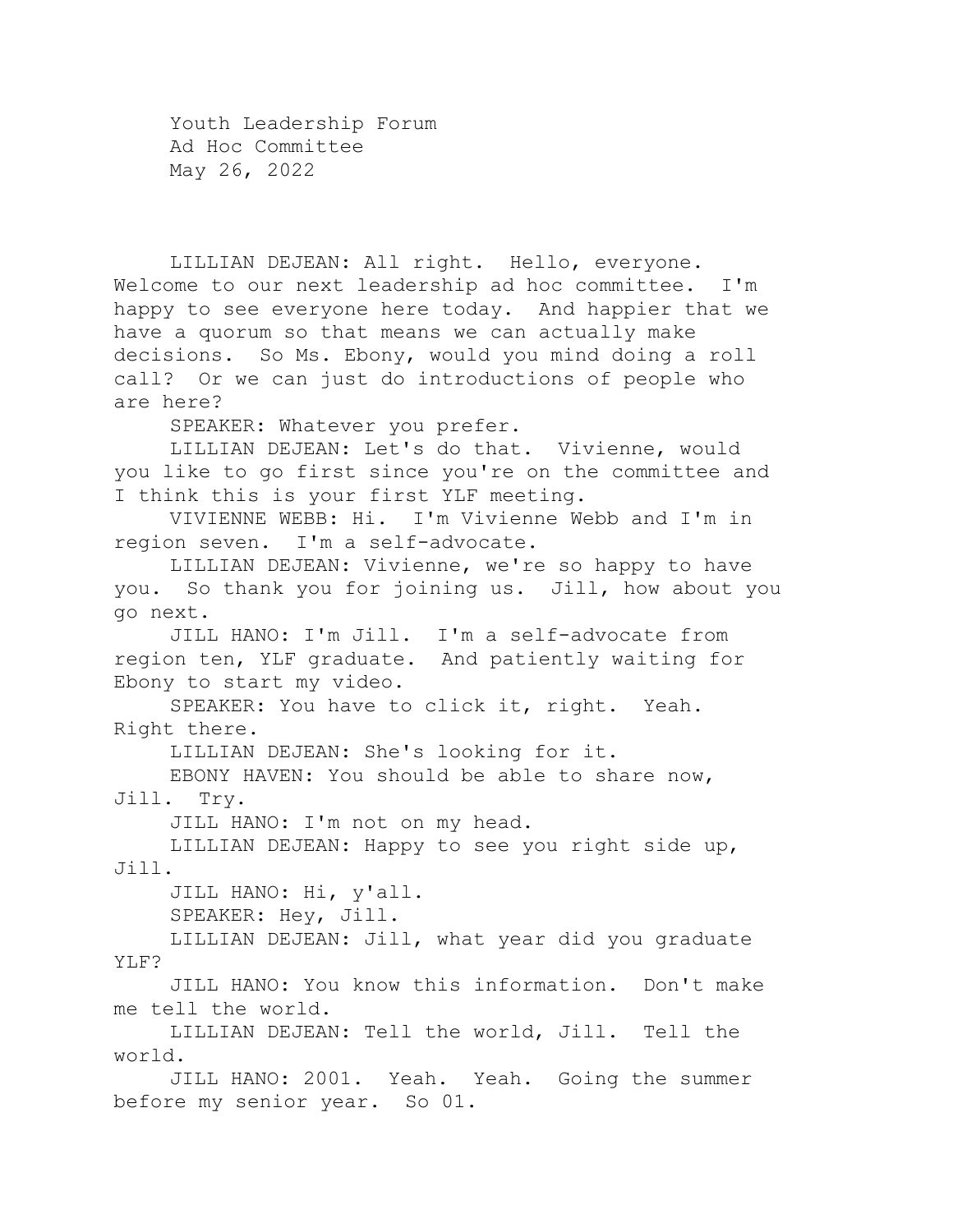LILLIAN DEJEAN: Now that we've established Jill is an old lady, Chaney, would you like to introduce yourself next?

JILL HANO: Don't laugh.

CHANEY GUILDRY: Hi. Chaney Guidry. I'm a selfadvocate from region four.

LILLIAN DEJEAN: I guess we'll go in order of where we're sitting. Bambi, you're up next.

BAMBI POLOTZOLA: Hi. Bambi Polotzola, director for the Governor's Office of Disability Affairs.

LILLIAN DEJEAN: Mom

NICOLE DEJEAN: Nicole DeJean.

LILLIAN DEJEAN: Carly, do you want to introduce yourself?

CARLY: I am Carly (inaudible). I'm a selfadvocate.

LILLIAN DEJEAN: Carly is currently an honorary member of the YLF committee. Harlin, what about you.

HARLIN COSER: My name is Harlin Coser. I work as adult program coordinator with Families Helping Families of Acadiana. And I also work as disability awareness coordinator with the mayor president's office in Lafayette.

LILLIAN DEJEAN: Thank you, Harlin. Maddie. MADELINE YOUNG: I'm Madeleine Young and I'm a self-advocate.

APRIL YOUNG: And I'm Maddie's mom, April. I work for Bayou Land Families Helping Families as the community resource specialist. And also a family member.

LILLIAN DEJEAN: Cool. April is also an honorary member of the YLF committee. Nicole.

NICOLE FLORES: Nicole Flores. I am the parent of a self-advocate in region four and I am the director of Families Helping Families of Acadiana.

LILLIAN DEJEAN: Thanks, y'all. So it seems like we're ready to get started with our meeting. Firstly, on the agenda we have the approval of the February 3rd meeting summary. If someone could make that motion.

BAMBI POLOTZOLA: I have a correction. It has council members listed. It has Randall Brown and Sharon Divisco. Sharon is not a-- is that DD Council members? Cause she's not a DD Council member. Then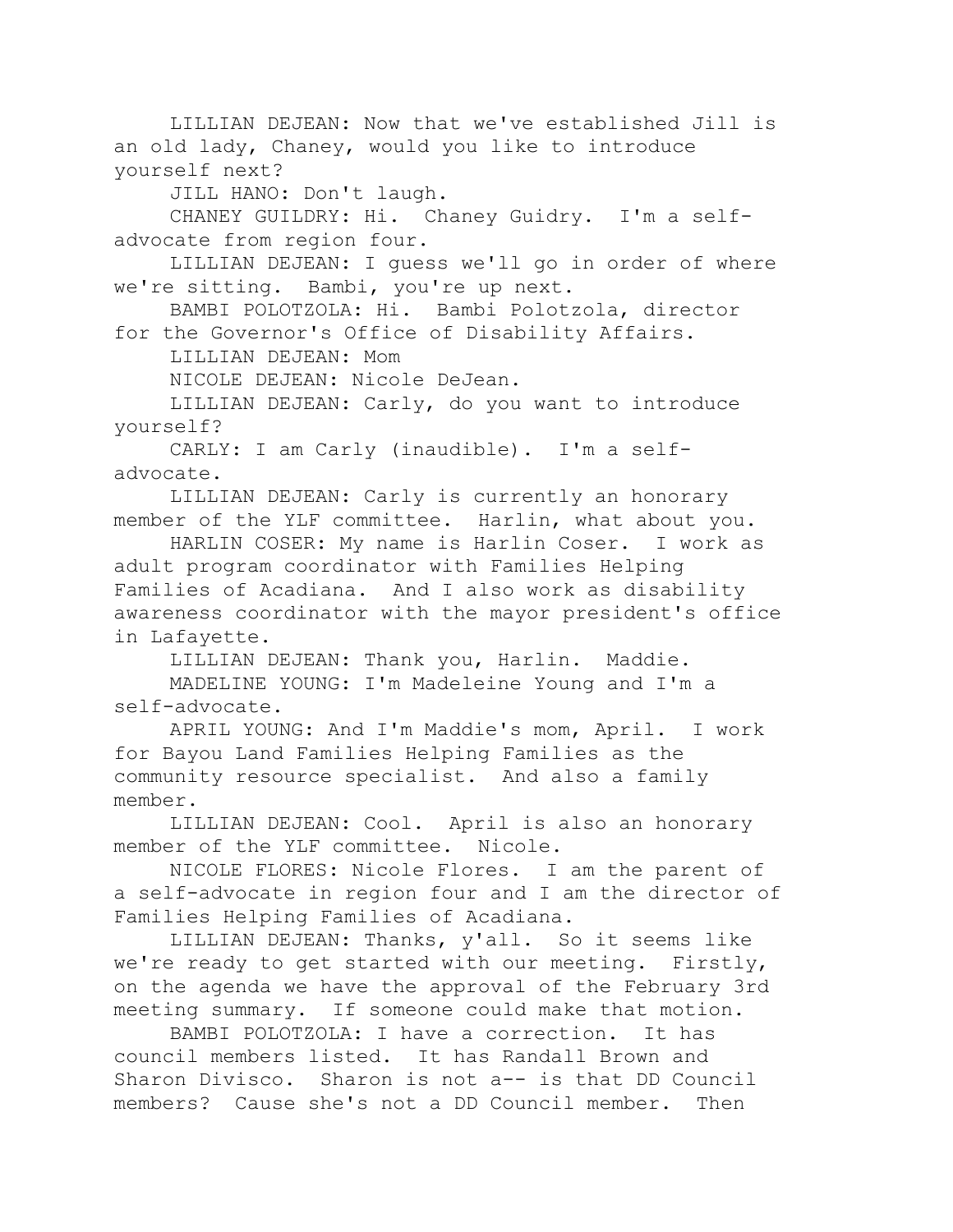you have guests and some of the guests you have listed are actually council members. Like Brenda Cosse. I don't know if those two need to be changed, right?

AMY DEAVILLE: Yeah. So it should say committee members present and then guests.

BAMBI POLOTZOLA: Okay. So it would be Randall, Brenda, Julie. Is that it?

EBONY HAVEN: It shouldn't have said council members. It should have said members at large.

BAMBI POLOTZOLA: Oh, okay. Got it.

EBONY HAVEN: Cause Randall and Sharon were both members of the committee at that February meeting. So that should have said members absent, Randall and Sharon.

JILL HANO: And then under guests since even though Brenda, Julie and Meredith-- well, not Meredith yet, but they were still guests for this specific committee.

BAMBI POLOTZOLA: Correct.

JILL HANO: Okay.

LILLIAN DEJEAN: Do we need a motion to change that, or do we just change it?

BAMBI POLOTZOLA: I make a motion to approve the minutes with the change.

JILL HANO: I'll second.

LILLIAN DEJEAN: Thanks, Jill. We approved the meeting summary with the appropriate corrections. So the first official thing on our agenda is discussing UL Lafayette as a possible location for our leadership forum. UL Lafayette is centrally located in the state so it may be a good option to host our first YLF back. And the really cool thing about UL is they already have an established like post-secondary program. So the campus is already familiar with individuals with disabilities being on the campus. And know how to accommodate individuals with disabilities. And they have a lot of things on the campus that they can provide for the forum. So, for instance, they have dorms that the delegates could stay overnight at. They can provide meals on the campus. And have space for the sessions as well. And the UL Life program is that post-secondary program that I mentioned. And so Amy and I, and I think Bambi as well had a meeting with the UL Life director and she said that we could utilize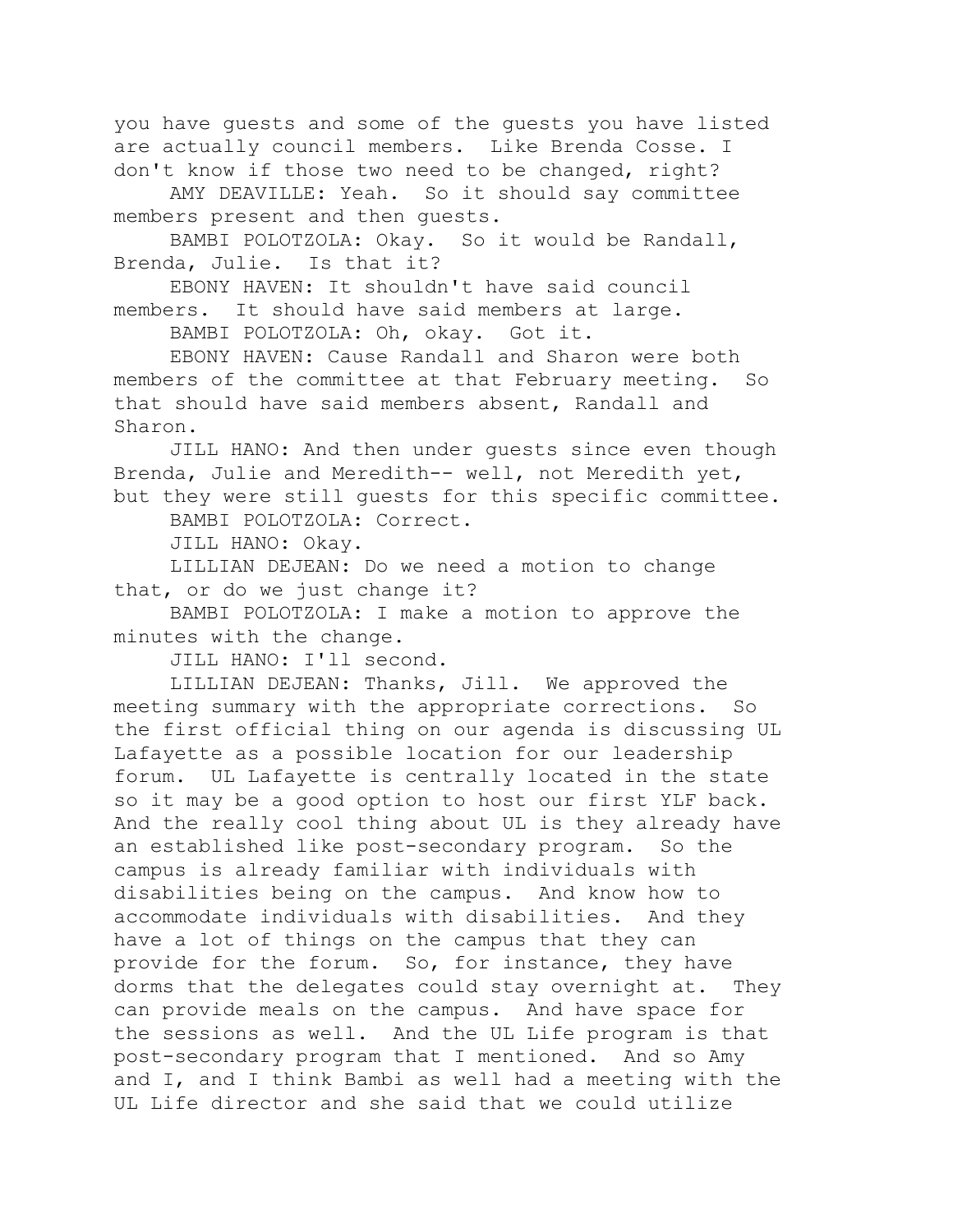their UL Life space for free. So their ADA compliant kitchen and also their classrooms. So we would save costs there and we would also be able to have those meals, the lodging and all in one space. So the only piece that we would be missing would be transportation for capitol day. Which we really didn't anticipate to get at our host university anyway. So I would like to suggest that we move forward with UL Lafayette being our host campus for our first YLF. I would like to open the floor up for discussion about that.

NICOLE FLORES: Do we have like for maybe committee members who aren't familiar, is there like a description or something where you can see UL Life, like the location and the space?

BAMBI POLOTZOLA: I can tell you guys a little bit about it. The UL Life building is at the corner. And the next corner is the UL, the student union. And right behind it is the dorms. So like even though UL is not, it's a medium size campus, depends on what you compare it to, where the people for YLF would have to go it's pretty much like in a standard area, although they could venture out to other parts of the camps. So all of those are like in one little area. Fully accessible as Lillian said. And I would just say the director, Dr. (inaudible), like she was very enthusiastic. It was kind of the best response we could have hoped for as far as like getting, you know, her helping to get everything that we needed. I say we, that we needed for YLF.

LILLIAN DEJEAN: And I think even a really cool thing as well is not only would the UL Life dorm rooms be able to be utilized for free, like the lounge, the classrooms and the ADA compliant kitchen, but also Dr. Caroline mentioned that the UL Life students and mentors could be utilized as staff for the forum. So we have people with disabilities who are in college staffing a forum and they could be like mentors for the delegates. So it just seems kind of like a natural choice. But that's up to the committee.

APRIL YOUNG: I have a suggestion. And I know it's something we talked about having a caregiver with that person. Caregivers would be able to go with them too or would they go by themselves? I guess what my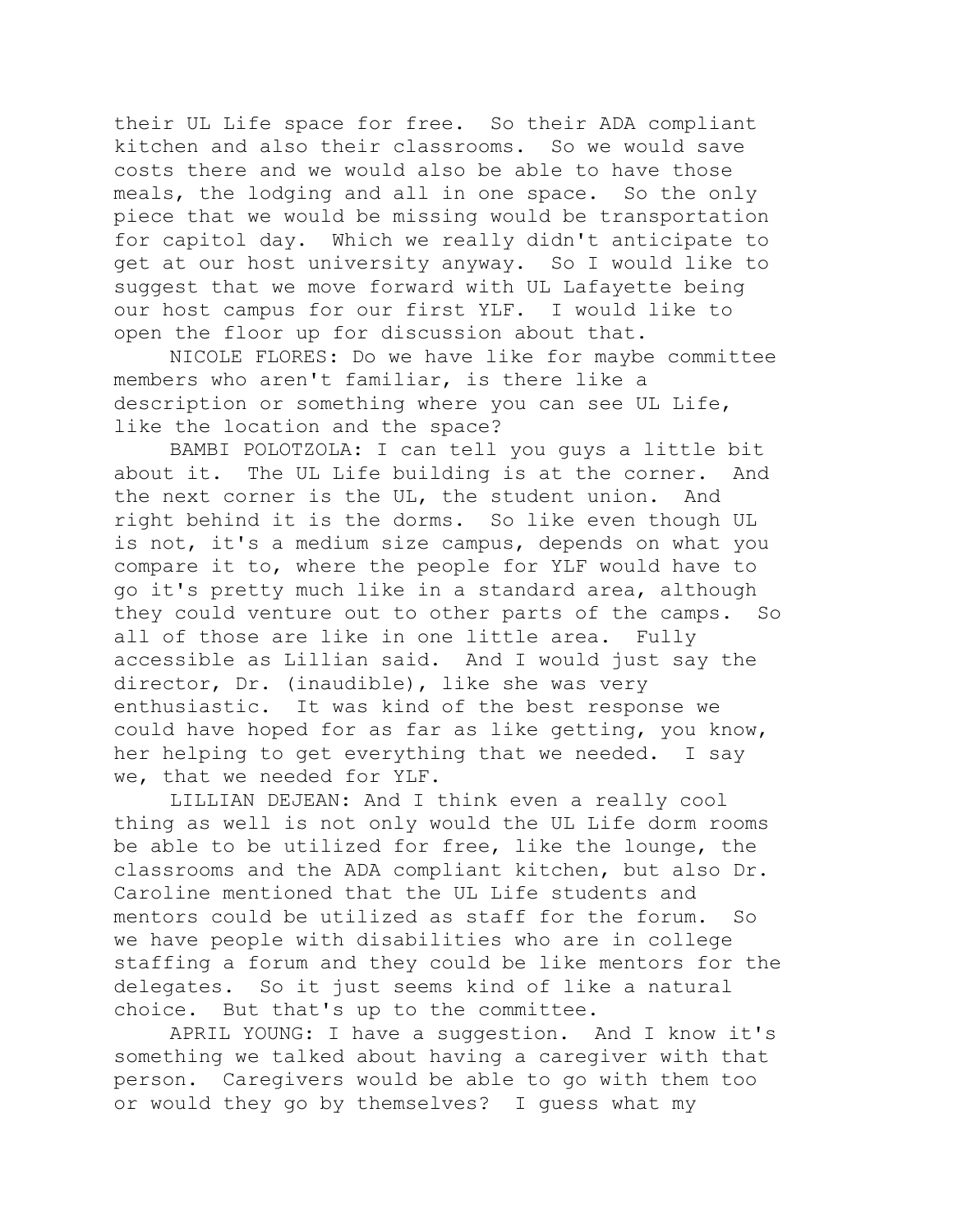question is is it including the caregiver as well as the participant?

LILLIAN DEJEAN: So generally with YLFs across the country generally they try not to have caregivers from home accompany the delegates to achieve as much independence as possible. The idea is that the staff would provide, and the other delegates as well, would provide natural supports. So like, for instance, in Oklahoma they, you know, hire I think nursing overnight if they have more medically complex delegates. But really it seems like natural supports have been sufficient enough to support the delegates across the disability spectrum.

APRIL YOUNG: So it's like Louisiana Lions camp and it would work similar to that. That's great.

NICOLE FLORES: They would have nurses on campus. SPEAKER: That sounds like a win, win for me.

NICOLE DEJEAN: So is that a scenario where like you're talking about, you know, Maddie, the nurse is available, but kind of in the background. Not necessarily providing a direct support, but available as needed. If needed. Is that how they work it?

APRIL YOUNG: Like for medical care. You know, catheterizations or assistance with that kind of thing.

MADELINE YOUNG: They also, when I went to camp, they also trained the counselors to do all that.

NICOLE DEJEAN: So is that how the other, is that how the other YLFs handle it? Cause you were saying that they try to do more natural supports verses-- I think they're probably I think as a whole we just kind of need to be prepared, you know, for it to be able to accept that diversity of disabilities. So but we don't want to do so haphazardly. So is that kind of how it's set up in other states where they just have that medical standby, I guess?

LILLIAN DEJEAN: I think in Oklahoma they specifically only hire like night nursing. So the nurses are specifically only at night. But another thing to consider is that I'll be going to Oklahoma's YLF in-person this year and as part of the accommodations I requested a room with a bathtub because I can't shower with my central line. It can't get wet. And they've never had a delegate with a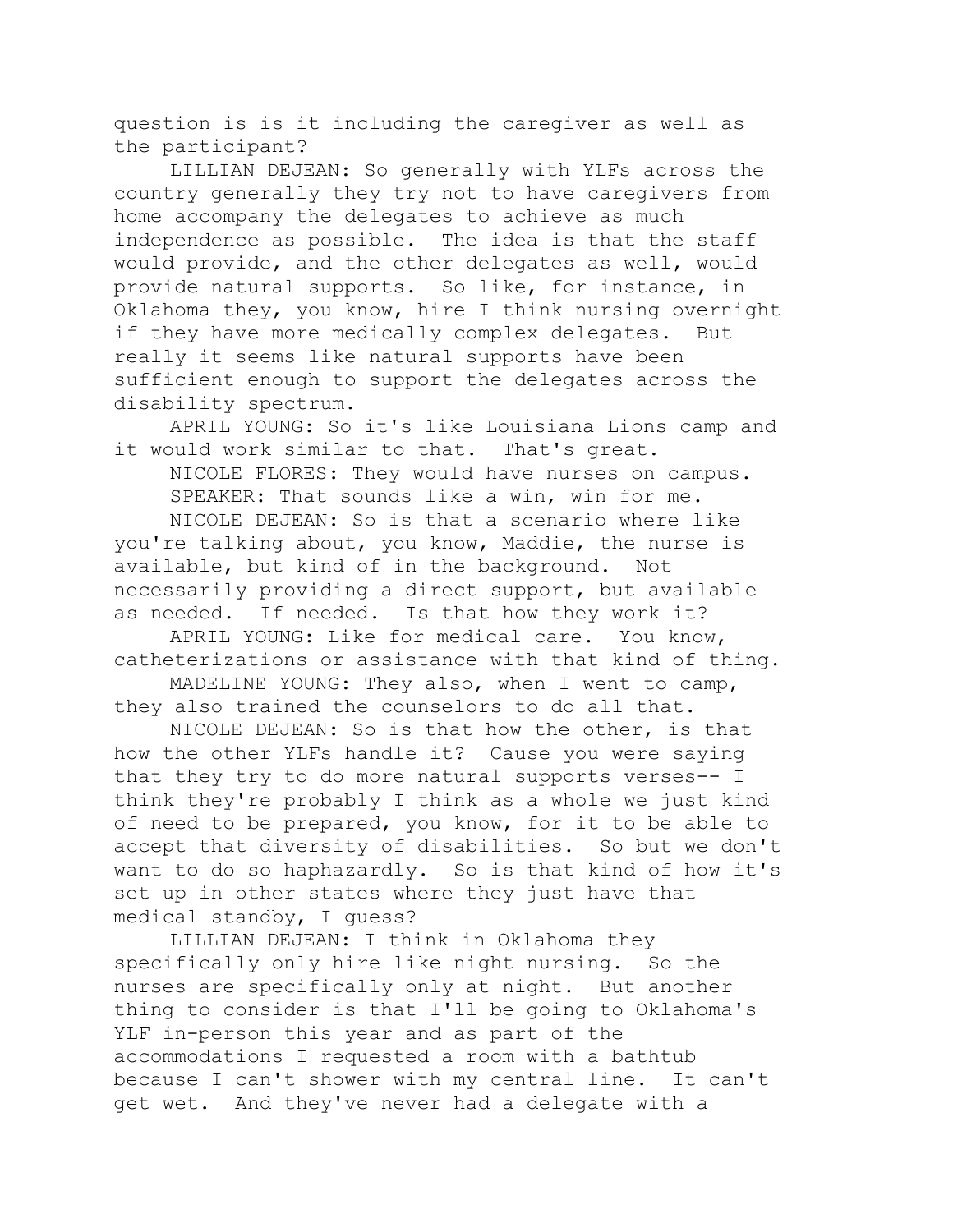central line before. And that is usually something that comes along with individuals with medical complexities and individuals who would need something like nursing. And so it may be possible that they only have night nursing in Oklahoma because they don't have medically complex delegates.

NICOLE DEJEAN: Maybe it's a year-by-year deal. What the staffing needs.

LILLIAN DEJEAN: But it may be a thing where we get nursing students from universities to come and volunteer.

NICOLE FLORES: You can't beat a venue that's free, accessible and has experience.

NICOLE DEJEAN: Interested and excited to have and to host.

NICOLE FLORES: Centrally located.

MADELINE YOUNG: Did we decide a three day?

LILLIAN DEJEAN: Three days, overnights with 15 delegates.

BAMBI POLOTZOLA: So is it three days or three nights?

LILLIAN DEJEAN: Three days.

NICOLE FLORES: Three days and two nights? BAMBI POLOTZOLA: Three days, two nights.

LILLIAN DEJEAN: Thank you for clarifying. And the age range would be tenth to 12th grade with flexibility to decide on a case-by-case basis. Some individuals with disabilities don't go to your typical quote on quote grades of quote unquote typical ages.

BAMBI POLOTZOLA: But it's 15 people, right?

LILLIAN DEJEAN: The first year. Yeah. So the idea we discussed prior was that we would have 15 for the first year and three days for the first year with the intention of expanding both of those numbers as the years progress and as we get more experience in hosting YLF. And hopefully acquire more funding.

APRIL YOUNG: Is that 15 including members of the YLF committee?

LILLIAN DEJEAN: No. Cause we would probably be staff. If y'all want to be staff. Not forcing y'all. That would be great. Looking at you guys on the screen like you're not excluded from this. So thoughts on UL being a host campus? Thumbs up, thumbs down.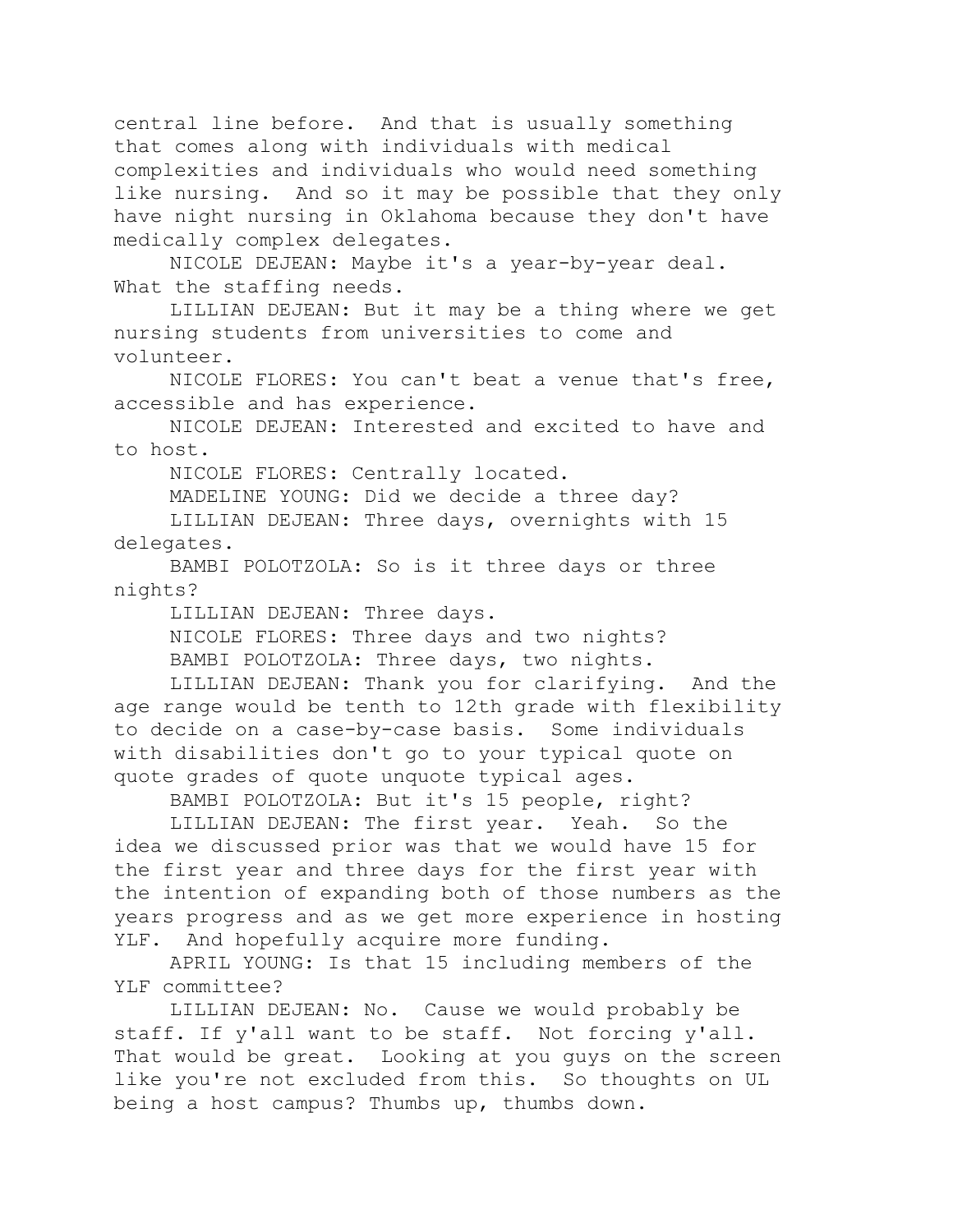MADELINE YOUNG: Thumbs up.

LILLIAN DEJEAN: Okay. Cool. Jill disappeared,

but hopefully she comes back, and we can ask her. BAMBI POLOTZOLA: Do you need a motion for that? LILLIAN DEJEAN: I don't think so. I mean, we

could. I mean, why not? Let's make a motion. Anyone want to make a motion?

APRIL YOUNG: I make a motion to proceed with UL as the host.

SPEAKER: I don't think you can. Sorry.

NICOLE FLORES: I make the motion that we consider UL Life at UL.

LILLIAN DEJEAN: So we started discussions with UL and the idea is that we need to like officially be scheduled by the end of 2022 and the details be finalized in January and February. Oh, we need a second for that motion. But I'm just clarifying. So with this motion can we agree that it would be okay to continue these discussions about having UL as our host campus?

SPEAKER: Yes.

LILLIAN DEJEAN: Okay. So can we have a second for that motion?

VIVIENNE WEBB: I second the motion.

LILLIAN DEJEAN: Thank you, Vivienne. Hey, Jill. Any objections or abstentions? Okay. We're all friends here. Casual environment.

NICOLE DEJEAN: So when does UL need to, when do we have to lock in you guys? When do we have to lock in a date with UL to secure that venue?

AMY DEAVILLE: They kind of said the earlier the better. But they said for sure by the end of 2022 to have the date set.

NICOLE DEJEAN: Okay. So would it behoove us to soon have that discussion so we can be more selective about the dates?

LILLIAN DEJEAN: Yeah. Maddie, did you have a question before we move on?

MADELINE YOUNG: Huh-uh.

LILLIAN DEJEAN: Jill, what's up?

JILL HANO: Okay. Well, even though this isn't on the agenda, should we talk about our date today or should we make a note to put that for-- and Amy, are we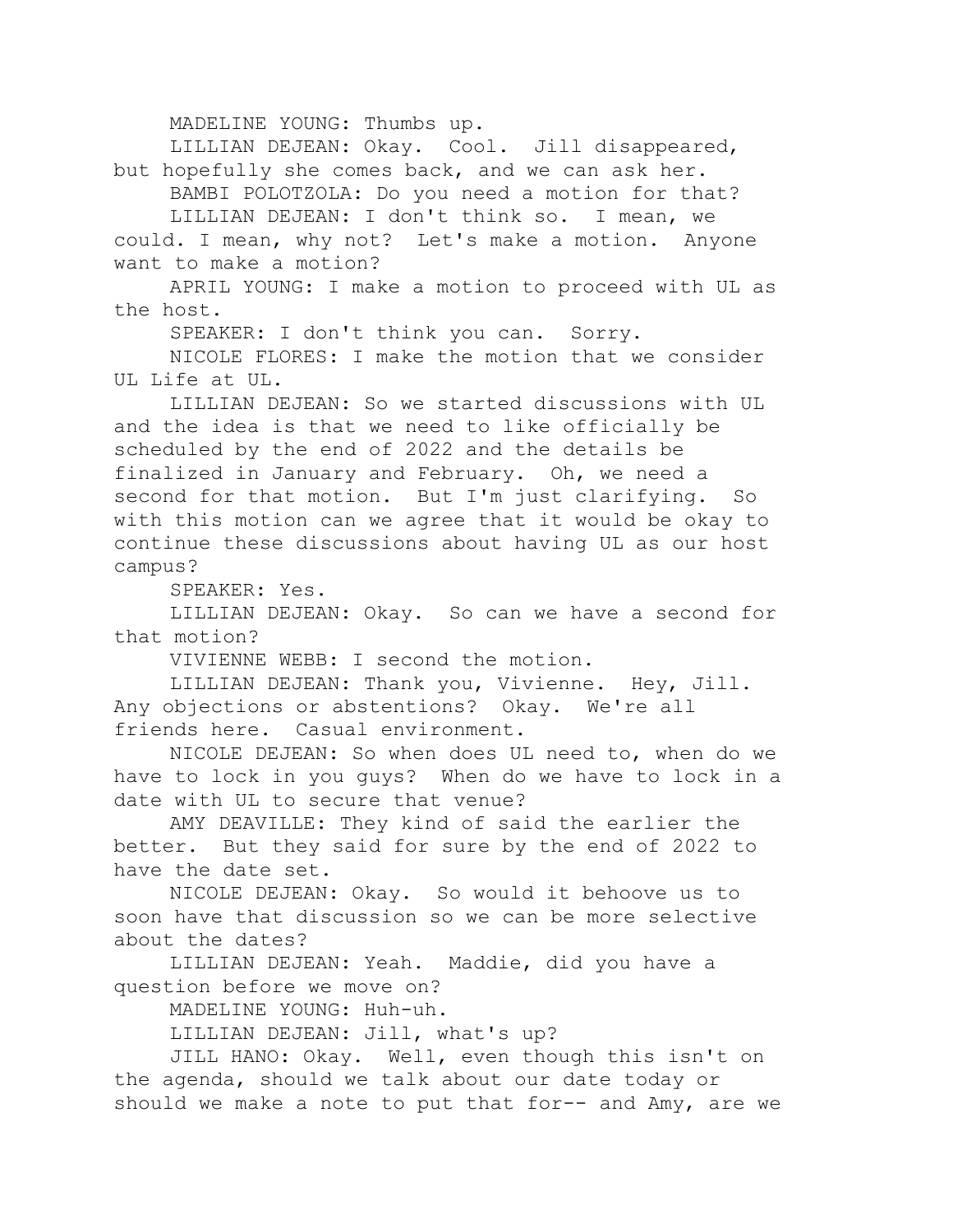able to have a July meeting, I mean, for YLF?

AMY DEAVILLE: I think so. We'll probably try to schedule it maybe the week before the council meetings.

JILL HANO: Okay. So cause, I mean, our agenda is pretty packed now. I recommend that we definitely set the date in July, if not before.

BAMBI POLOTZOLA: The only thing is if you take a trip to the capitol there's like no reason to go there-- I mean, I guess you could just go to see it, but if it's not in session they're not getting a real experience. I don't know how y'all want to handle that? But if they go in July, like it's pretty much dead at the capitol.

LILLIAN DEJEAN: I think what Jill's saying, if I'm not mistaken, is that we discuss an actual date.

BAMBI POLOTZOLA: So sorry, Jill.

JILL HANO: Oh, okay. I was following along with you like yeah, that makes sense.

BAMBI POLOTZOLA: That's just something to consider when you're thinking about the dates. Like in 2023 the session ends on June 8th.

NICOLE DEJEAN: Oh, wow. That's early.

BAMBI POLOTZOLA: So, I mean, you would have to do it like right at the, you know.

SPEAKER: That's like the first week of July.

SPEAKER: No. June, you mean.

SPEAKER: June. Yeah.

JILL HANO: It all depends on cause my mom gets out of school June 10th. Because of her lack of school during the hurricane. So whatever.

NICOLE DEJEAN: When do y'all usually finish?

APRIL YOUNG: We finished yesterday. But we would have probably finished a few days prior because they were 30 days out of school because of the hurricane. So they would usually finish a week or two before Memorial Day.

MADELINE YOUNG: And see I go to camp during July. APRIL YOUNG: And then she goes like Lions Camp starts like two weeks after. She goes in July.

NICOLE DEJEAN: So that may be something too that we can all do before the actual live meeting. Right. To kind of look at what camps are already being offered for that age group. And kind of, maybe, especially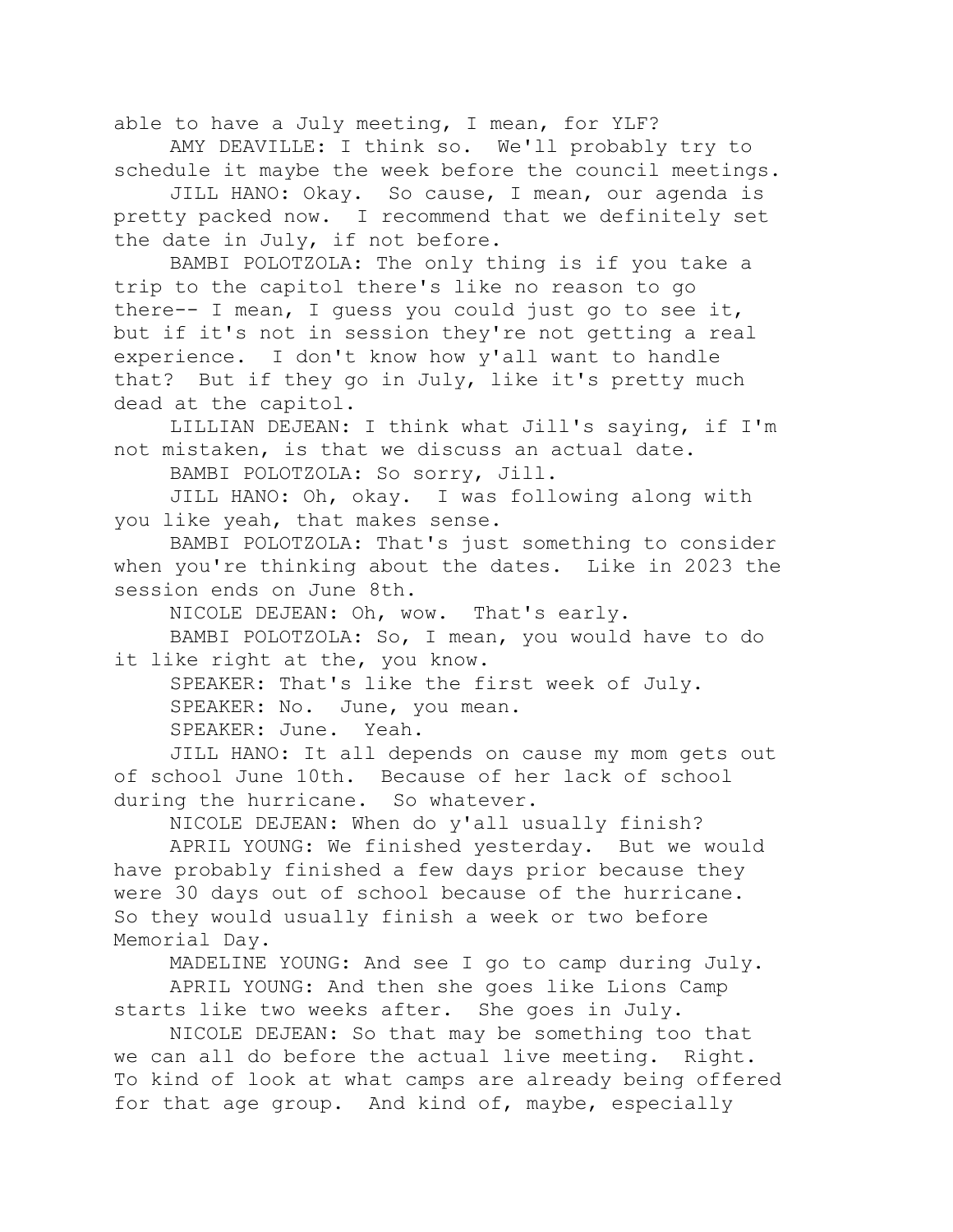Lions Camp. That's a really popular camp. So maybe we can look at some of those dates.

APRIL YOUNG: This is the first time they're going since three years, two years.

MADELINE YOUNG: Since 2019.

APRIL YOUNG: Yeah. So like so many people are going cause so many, you know. So I know they pushed to start camp.

MADELINE YOUNG: And you got to think they start, you know, maybe--

APRIL YOUNG: Yeah. They start early. Next year they may push up the date. So I'm not sure the way things are going most camps are probably going to be open next summer.

MADELINE YOUNG: If we don't have another hurricane.

LILLIAN DEJEAN: I know we kind of are thinking of continuing this discussion in the July YLF meeting. But I think one more thing to think about in regards to session is that most YLFs do have like a mock debate for the delegates to kind of mimic this, you know, legislative committee discussion. And it may actually behoove us to do it outside of session. Especially if we have delegates who are more easily overwhelmed by a lot of like activity going on. And then it would be easier to secure a committee room for this mock debate. So just depends on what we want our impact to be.

JILL HANO: Mine was not in session.

LILLIAN DEJEAN: Okay. Did y'all do a mock debate? JILL HANO: I have no clue.

LILLIAN DEJEAN: Okay.

BAMBI POLOTZOLA: And if you did it like that you may be able to get, like July or whatever, you might be able to get legislators. For sure I know for next year you could get people from the governor's staff who would act like legislators to kind of get that.

APRIL YOUNG: We did that. Yeah. We did the same thing during Partners.

LILLIAN DEJEAN: Can you imagine what a fierce chair Bambi would be. So is everyone in agreement of discussing this further at the July meeting? Okay. I see more thumbs up than thumbs down. So our next order of business is discussing funding. (Inaudible) at full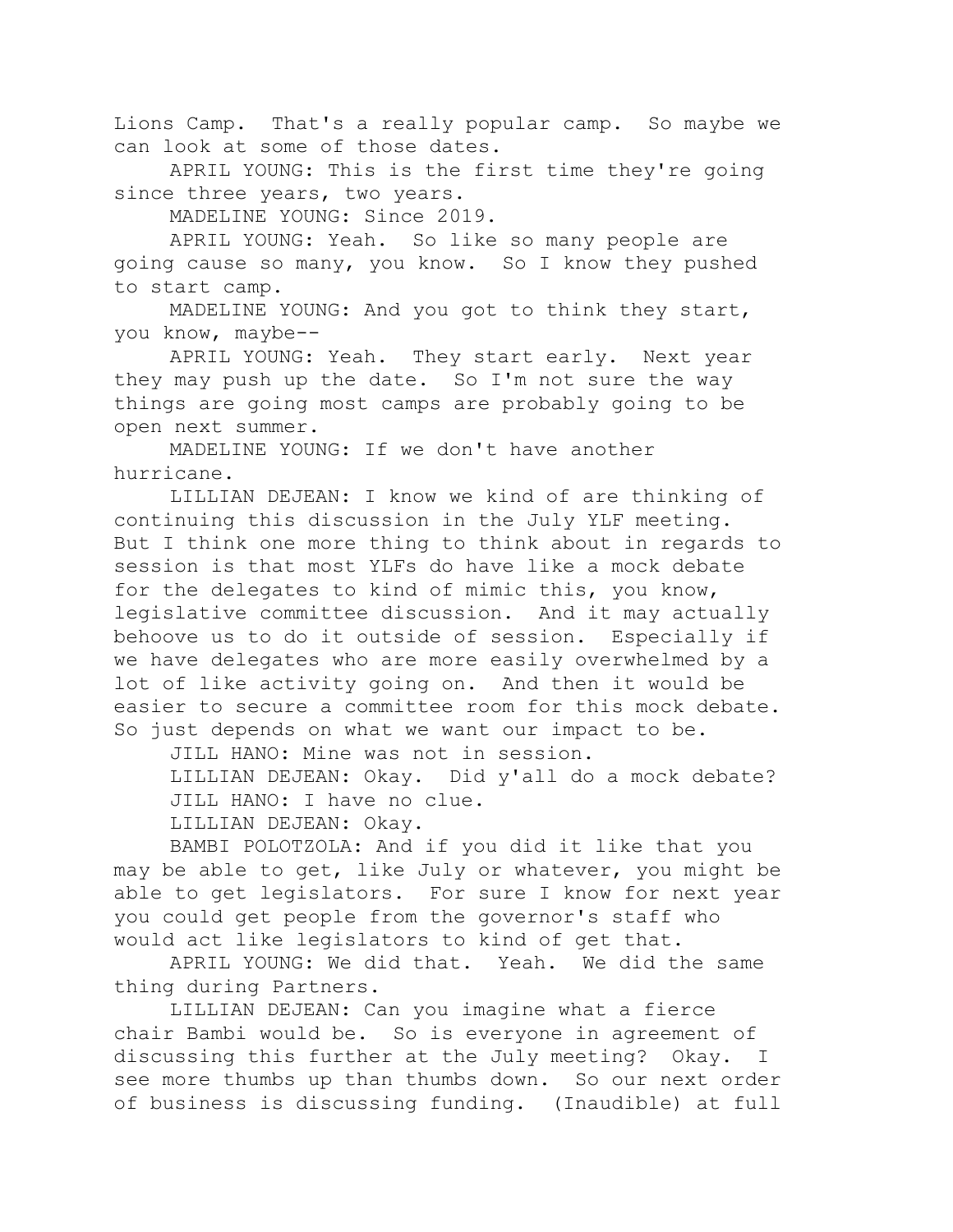council meetings we had incredibly good news. The DD Council has given us 30,000-dollars for our first YLF. Which if all other funding sources fail, we may actually still be able to host a YLF. Which is incredibly exciting. And one of the reasons why on the agenda today we have the development and approval of our program overview is because that has been requested by the Department of Education and Louisiana Rehabilitation Services. They were here, I believe, at our last meeting to discuss possibly, possibly helping fund the YLF. But they needed that information before they could make any official determinations on numbers or specifics. So that's why we had development of an overview today so we could get that done and get back to those agencies. But the good news is is that we're in good shape. So huge thank you to DDC. Does anyone have any questions about that?

NICOLE DEJEAN: Can I make a comment? Okay. So with this, with the development of the program overview one of the things that was embedded in the Oklahoma outcomes report, like from their YLF, was a logic model. So that report came from, like was a summary of the data that they collected from, you know, their YLF. It seems like they create this report every year. And so as we're going along, because I had to do some just learning about logic models, and outcomes, and measurable indicators and all of this stuff with some of the grants that we've written for Families Helping Families Acadiana, I think we really need to start working on some of that. Kind of the pre and post survey with your delegates. Pre and post survey with your staff. Making sure that we have a tight logic model, so we stay focused on what it is that we want to accomplish. Because I think if we don't have a lot of these things written down and created and agreed upon, then we can kind of lose sight of what it is we're trying to accomplish. Because if you go through and look at some of the other program descriptions across the country, they're different. So one of the ones that I looked at the other day had an extension even. Their youth leadership forum was less focused on legislative advocacy and more focused on personal development. And so their extension program was a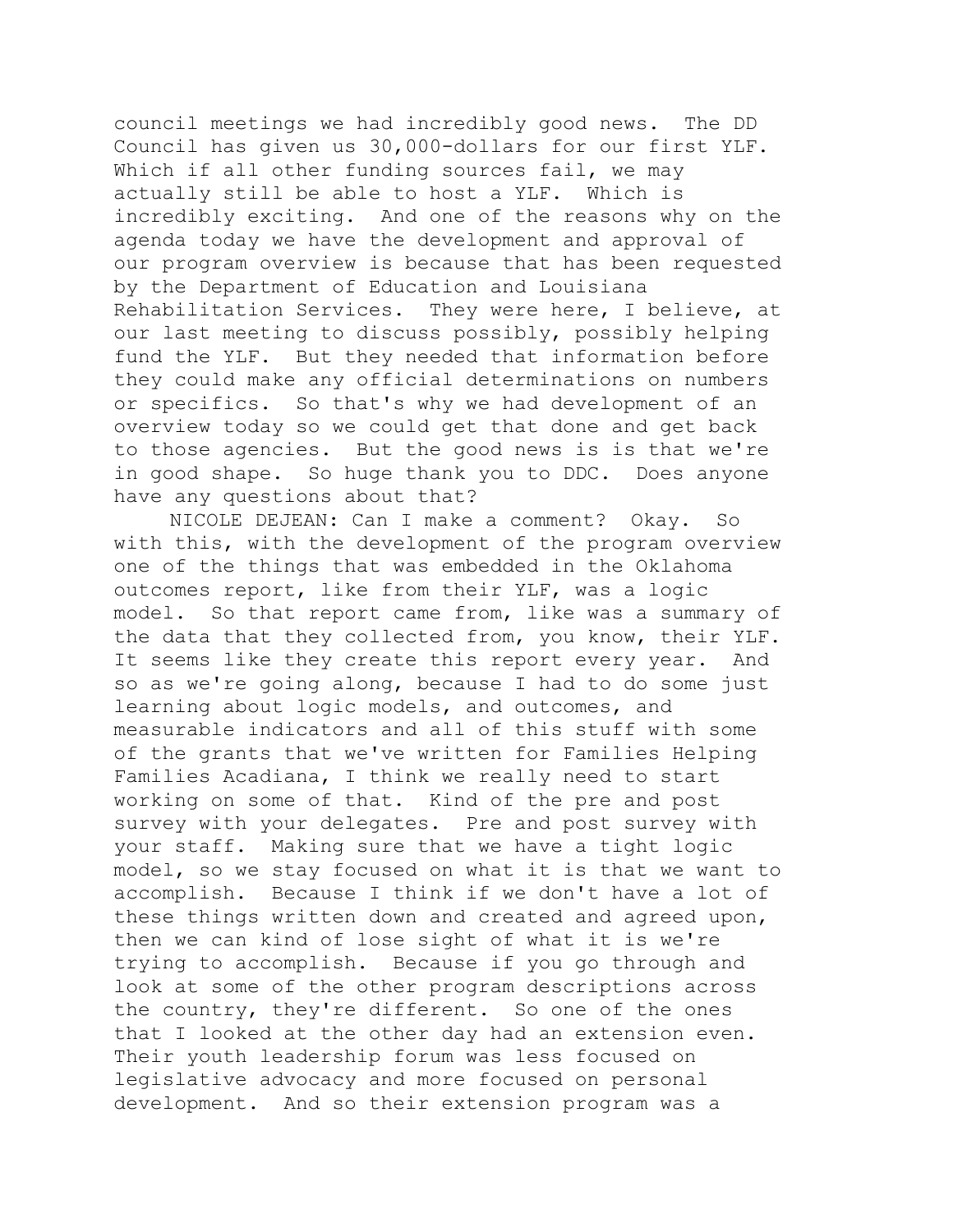college youth leadership forum. So that worked on resume building, employment, things like that. So their focus was different. So if we're not really-- I think we are clear amongst ourselves. But for the stainability and just maintaining-- I just learned a term, mission drift where things, you get involved in things that are kind of loosely associated to what you're doing. If we could create this and just keep rechecking it every year as we grow, I think it will keep us a little bit more focused. But also with the data collection and the pre and post surveys that we've got, we'll learn what the delegates, you know, are getting out of this. What we're doing well. What we're lacking. What we need to improve on. Cause we're looking at growing every year. And if we don't know what we're really doing or we're not objectively- not like hi fives. Hey, that was an awesome weekend. But like an objective, measurable monitor on this, I don't think, you know, we're really just kind of winging it at that point.

And I assume that the funders are going to want some of that. I mean, and we're going to want them to keep coming back year after year. So if we can create some of that and be able to say hey, look. At the end this is kind of-- in the military they call it after action review. This is what we came up with. And we're on a university campus so I have to believe that we're also involved with the university UL Lafayette that there would be some professors that would be interested because this is a data rich environment. So this would be to me a no brainer for somebody to partner with us to look at what are the, you know, what's the outcome of this. This experience for our delegates. And for the staff. You know, the people that are involved. So that's my suggestion that we kind of start thinking about creating some of that logic model, or outcomes, or pre and post surveys. Those kinds of things.

NICOLE FLORES: So basically just making sure we're revisiting like the mission of YLF and staying directly on what we're supposed to do and checking in with everybody doing it throughout the whole time. And then collecting data so afterwards we can say this is what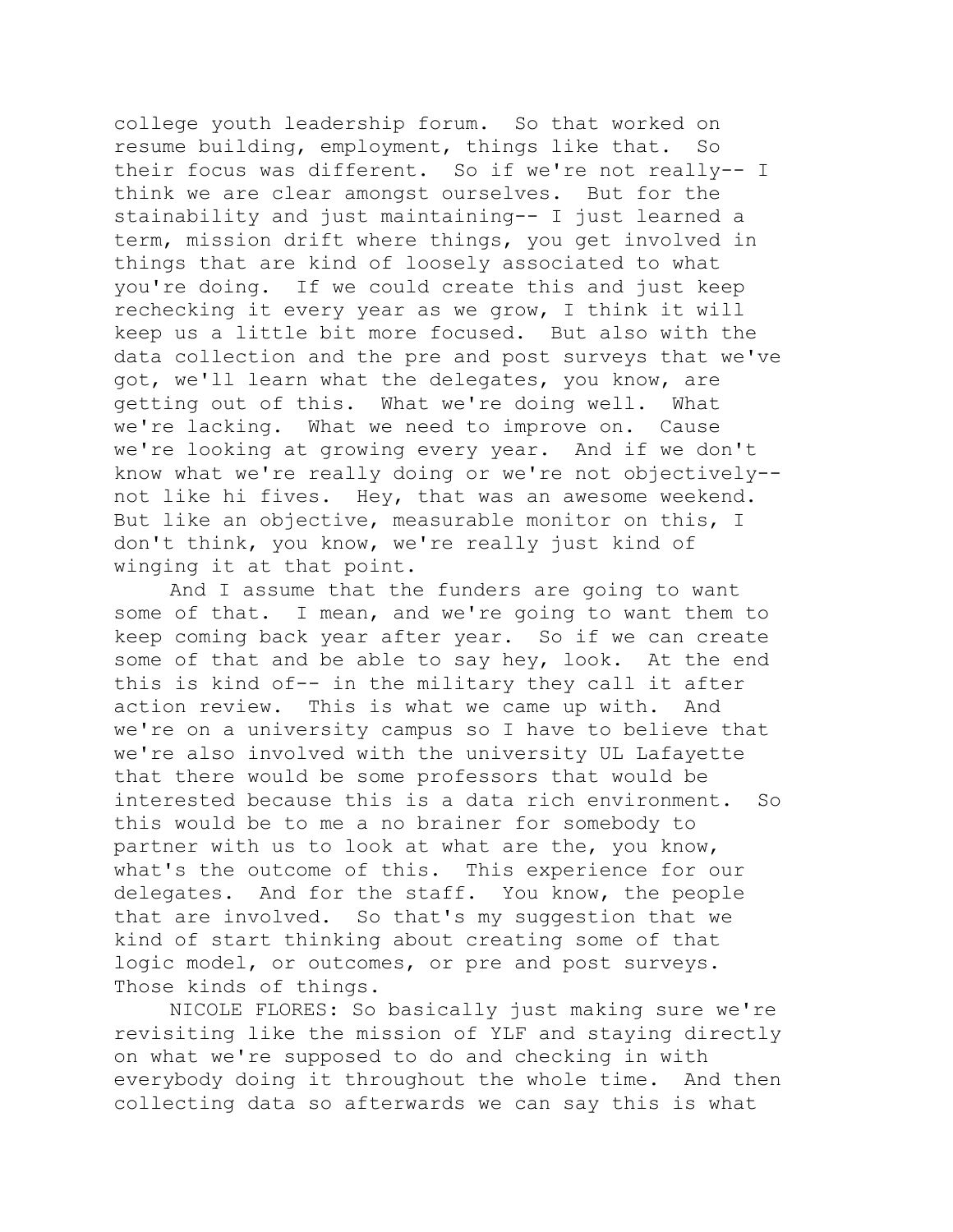we plan to do, this is how it went, and here's the results. Here's how we can even do better and bigger next year.

NICOLE DEJEAN: Right. Cause even when we're booking our guests, you know, our role models, our speakers we have to keep checking back with our mission statement to say okay, does this adhere to what the mission is. So but if we don't have that real tight and really built out, we can kind of lose focus.

LILLIAN DEJEAN: So my question to you would be okay, so we have this data collection process that needs to be implemented at some point at some level so we can work back to those lenders, right. And say this is what we did, this is what we accomplished outside of, you know, high five, we had a great weekend. So at what point before YLF do we need to start getting that process implemented? Like how many months before do we need to start contacting UL and kind of getting the surveys?

NICOLE DEJEAN: I think we can create that amongst ourselves. I mean, certainly we can, you know, we can partner, potentially partner with some of the professors. But I think if we want to look at okay, our first year doing it ourselves, those things are easy to come up with.

LILLIAN DEJEAN: Yeah.

NICOLE DEJEAN: Again, as long as we have that kind of tight vision and mission statement. It's doable. It doesn't need to take forever. It just needs to be agreed upon and thoughtful. What do we want to do. What do we want to look at. How are we going to measure that.

MADELINE YOUNG: I have a question. How are we going to get the word out?

LILLIAN DEJEAN: Excellent question that I don't have an answer to yet. That's why we have you to keep us in check. We're getting there. I think that will be developing strategies for recruitment either in July or October.

APRIL YOUNG: Could that maybe be part of the survey? I know we talked about a survey a few minutes ago. Is there a survey that, to piggyback on her question, like are we planning on sending surveys to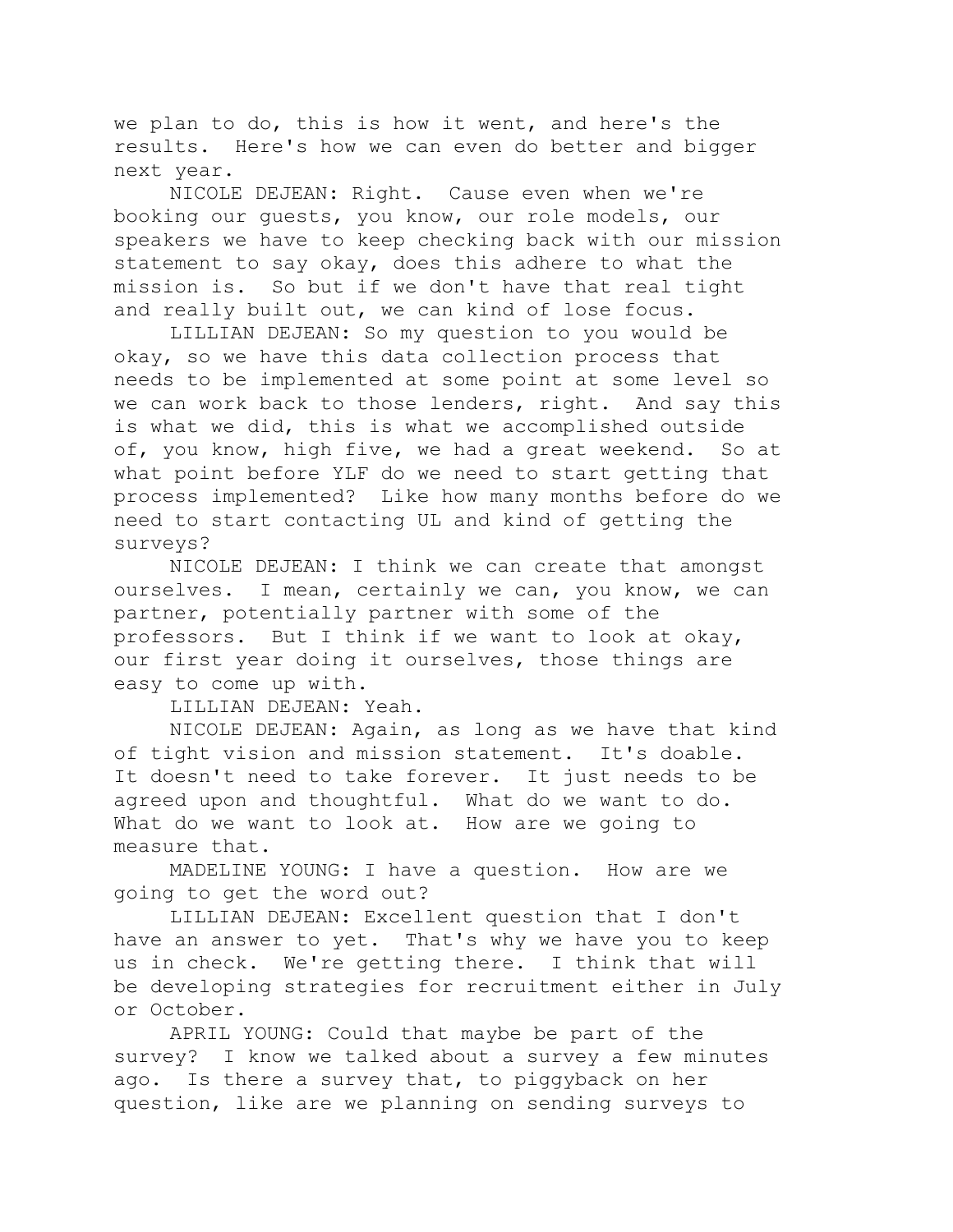folks through the school system if they're interested? Like how, through a survey, like she said, how are we going to pick them. But like how do we, I guess, we send the survey out, get the word out. But also a survey and a word out. Kind of like a landscape type thing.

NICOLE FLORES: Like the survey thing would be more like the outcomes report. If they did a survey at the beginning of it.

NICOLE DEJEAN: Yeah. Once you've recruited. NICOLE FLORES: Verses like marketing it.

MADELINE YOUNG: Google doc or something like that. HARLIN COSER: As far as actually recruiting and that kind of thing, I think that would be, I think our partners could really play a role in that. LRS, DOE, other partners, you know. They might really help us to identify and reach out to individuals who would be interested.

LILLIAN DEJEAN: So I know like one of the requirements from the National Association for Youth Leadership Forum is like whenever you're selecting students, or not students, but like delegates is that they've demonstrated like leadership potential. And so how this is determined varies state by state and it's a pretty subjective thing. I think it's more of like, I think it's more of I think they have like an application. And then they do an interview. And then it's like okay, we've selected you because you've demonstrated leadership potential, right. And so then it also is a confidence builder for that delegate for them to okay, I can actually do this. It's like a prepping.

NICOLE DEJEAN: (Inaudible) in-person before we see them on that first day then?

SPEAKER: Or Zoom.

NICOLE DEJEAN: Meet them in some capacity.

JILL HANO: And then-- sorry, Ms. Nicole. I interrupted you. Sorry.

NICOLE DEJEAN: No. You didn't interrupt me.

JILL HANO: I know when I went, we had letters of recommendations. And I suppose, I don't know how it went, but it would make sense to me that when we like form the application we need certain, we need to pick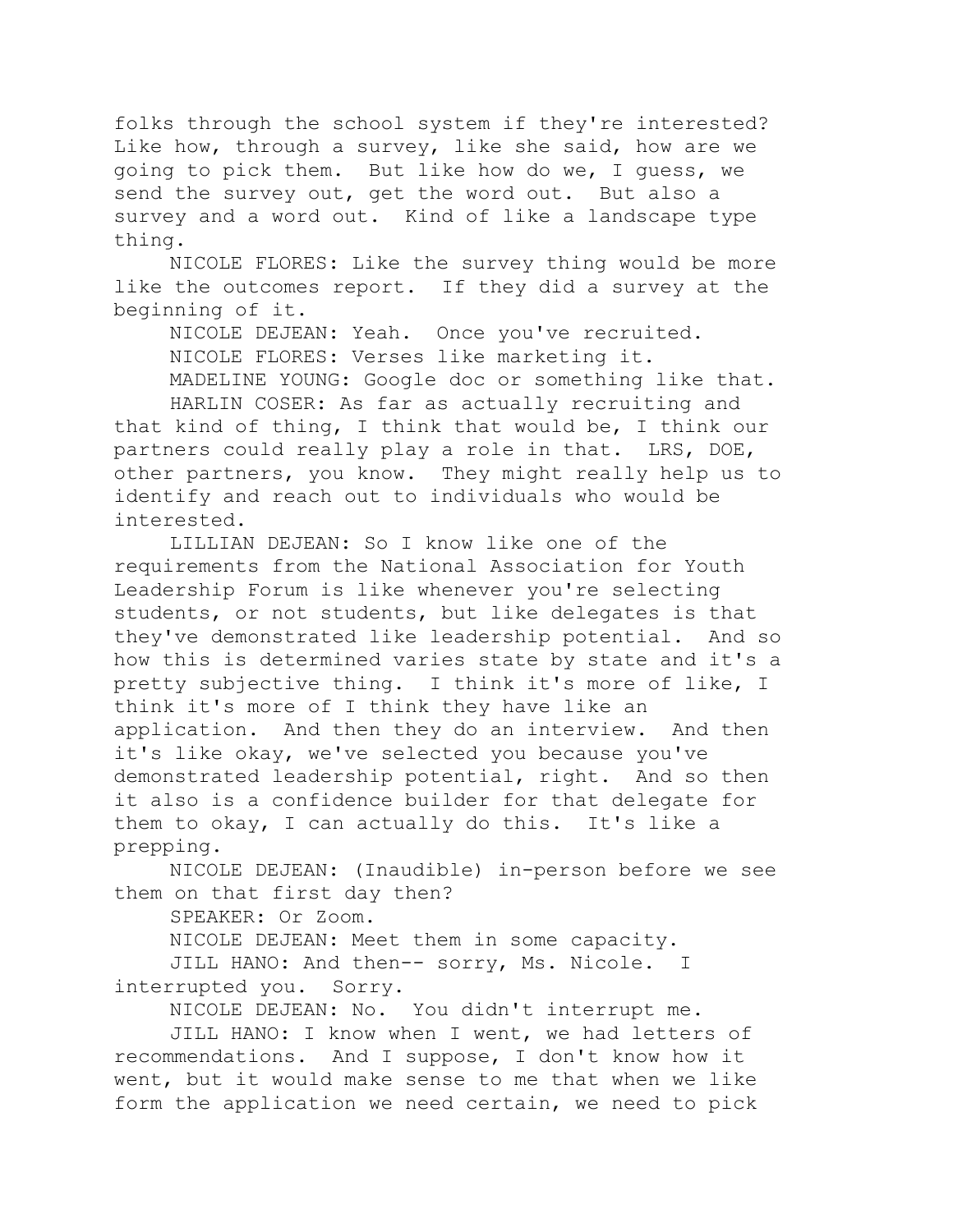like a set number of how many letters of recommendation because, I mean, for Partners I think we need three, I think. But and then from reading the letters that would also give content on who has leadership skills and like we can look at like if the applicant is on the debate team, that's kind of leadershipy. I meant to stay student council. But I'm on a tangent. I'm sorry.

NICOLE FLORES: That makes perfect sense to me. Because you would have a letter of recommendation too. Those letters could give some leadership examples.

LILLIAN DEJEAN: Or we could even just do references.

JILL HANO: Yes.

LILLIAN DEJEAN: Cause that would be a little bit quicker. I know, I mean, this is me being biased, but I would prefer to be someone's reference and write a letter of recommendation (inaudible) sitting down and writing. So that may be a little bit easier for the delegates to acquire.

BAMBI POLOTZOLA: And also, we have a process for Partners in Policy Making that's basically the same. We look for leadership.

SPEAKER: Yeah.

JILL HANO: That we would put like leadership skills. Like put something about like do you, like put something like that on our application. If so, maybe even like have some examples.

LILLIAN DEJEAN: You've been quiet, Chaney. Give us a thumbs up or a thumbs down. Sorry. I caught you while you were stretching. Worst chair ever. Call on you while you're stretching. All right. Seems like we have good thoughts for the application. The letters of recommendation or references, having that pre-meeting. It seems like most YLFs have that pre-meeting, actually. And one thing that I like about like Oklahoma's application is it talks about the interview. It says your interview will not be a pop quiz. It shouldn't be a stressful thing. It's our chance to get to know you better. You can look upon it as a visit from a friend. So it's already kind of making that welcoming environment between delegates and staff. And just between everyone. So it would probably be good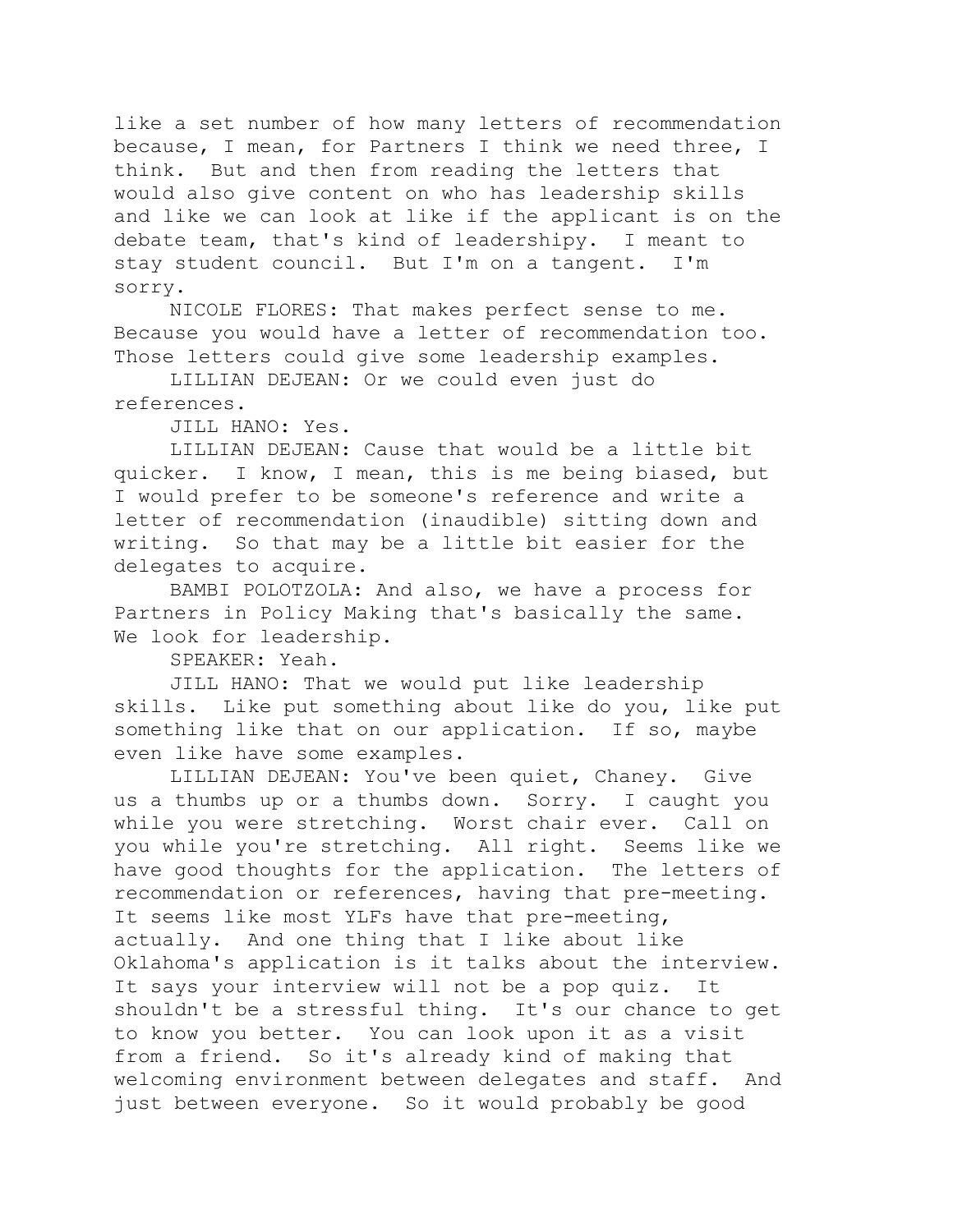for us to start the process of packaging that application and figuring out what our application is going to look like. We can model for our partners. And I have a couple delegate applications from Oklahoma, Kansas, and South Dakota that we can pull from. So we have that.

So since we're kind of on the topic, let's move to the development, approval of the program overview that was sent out to everyone yesterday, because I was late, in our packet. Mom, AKA Nicole DeJean, drafted this. I sent her my draft and she's like okay, we need to work on this. And she was like a wizard and made this amazing program overview. So I'm going to give everyone a chance to look over it briefly. And then we can discuss it. And just for clarification purposes, this is what we'll be sending to LRS and DOE whenever we have further conversations about funding. Cause they need this information, and this is going to be our foundation for YLF. Our professional foundation.

MADELINE YOUNG: I have a question. Are they going to like, campers.

APRIL YOUNG: Delegates maybe. MADELINE YOUNG: Students. APRIL YOUNG: Either way.

MADELINE YOUNG: Are students going to like get the form and maybe like see if they have family members?

APRIL YOUNG: Kind of like the Partners form? MADELINE YOUNG: No. I'm talking about like y'all going to send it to ULL and then ULL is going to give to the students to give to their parents, or whatever, for to see if they have kids that with special needs that want to go to our camp?

LILLIAN DEJEAN: That would be an option. I don't think we've gotten that far yet where we figured out how we're going to advertise. I think the idea is that like we'll definitely utilize some of our funders like the DD Council has like some connections. And LRS and DOE has connections. But that would definitely be an option. So definitely open to suggestions like that. Thank you, Maddie. Hey, Jill.

JILL HANO: Amy, will y'all mail this to me because my printer is like-- I printed a copy, and I can't hardly read it.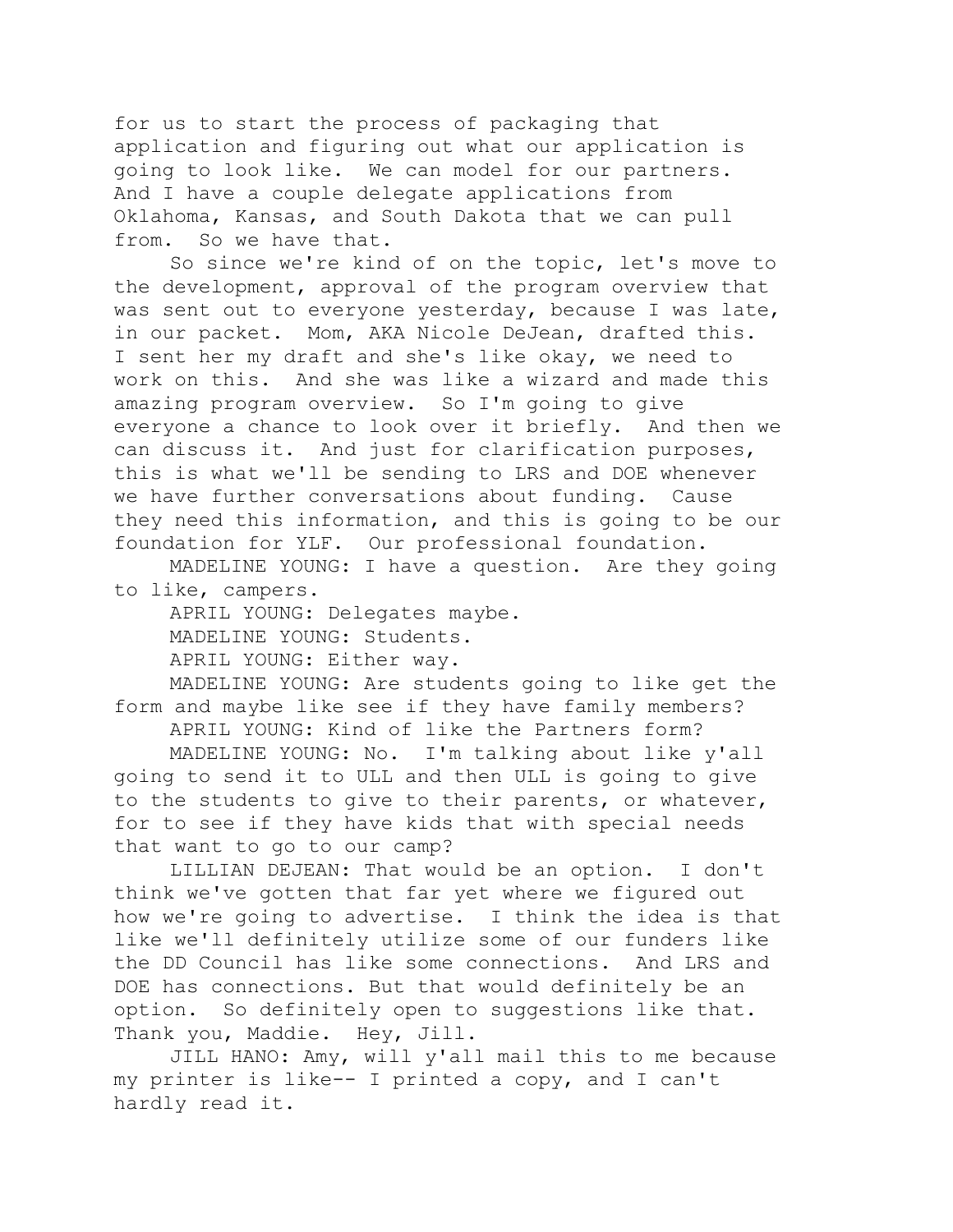AMY DEAVILLE: Okay. Yeah. We'll mail it to you. JILL HANO: Okay. Thank you.

AMY DEAVILLE: Sure.

LILLIAN DEJEAN: Does anyone have any input on this program overview?

NICOLE FLORES: I like it. It pulls from like the YLF national model that we have to put all the information in.

APRIL YOUNG: I like the way it's worded too. We were using big words earlier and she didn't understand the big words. Like acronyms too.

LILLIAN DEJEAN: Acronyms are a beast. APRIL YOUNG: So like do you understand this? MADELINE YOUNG: Obviously.

APRIL YOUNG: Maybe you want to make sure it's family friendly, student friendly. So when you read it, you understand what they're asking, correct. What they telling you about the overview of what this program is going to be about.

MADELINE YOUNG: I would change delegate because some people don't-- I would change delegates because--

APRIL YOUNG: Give us an example why you want to change delegate.

MADELINE YOUNG: Because some might not know what that word is.

LILLIAN DEJEAN: Okay. So what I'm going to do, because that's a term being pulled from the National Association of Youth Leadership Forum so I'm going to make sure there's no requirements that we use that word. But otherwise I don't see why we can't change it. Campers is a suggestion.

SPEAKER: Yeah.

NICOLE DEJEAN: I noticed in some of the documents every state calls their campers something different. And I think it coincides with whatever their focus is. So some of them refer to it as students. Like the one that had the focus more on like academic professional, personal development they were referred to as students. Whereas like some of the ones that are more focused on legislation refer to them as delegates. And then they had another one almost like a hybrid, they were student delegates.

MADELINE YOUNG: That makes sense.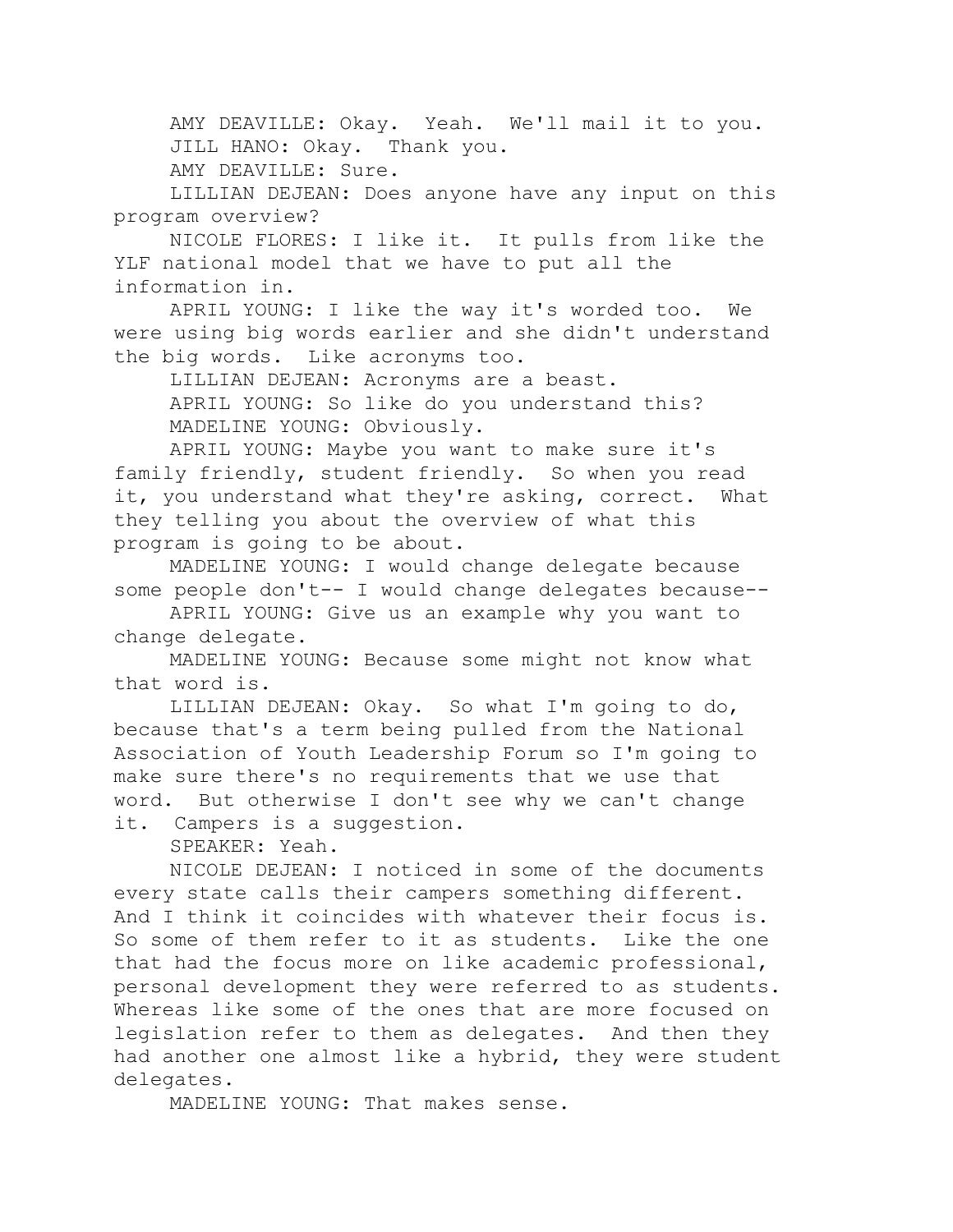NICOLE DEJEAN: Yeah. That's why it's so important for us to be really tight with that mission and the objectives. Like what do we want people to take. Cause you kind of assume that identity when you're there. You know, who am I and what am I here to learn, to take away from this. So if I'm a delegate, that feels more like legislative advocacy kind of, you know. Verses a student, I'm there as a different type of learner. I don't know.

BAMBI POLOTZOLA: I think if you look at some of the other programs that develop high school leaders, you know, like Boys State or Girls State and that type of thing, I think they are like delegates. Like it's some type of like it's a more formal word. And it's more about, I don't know, like it kind of raises that bar of the importance. And I think that might be something to consider when we think about this because these are a group of leaders. We want them to have the same respect as somebody going to Boys State or Girls State, or whatever. I mean, that's a decision to make, but just a consideration.

APRIL YOUNG: Or student delegates. NICOLE FLORES: Or youth leaders. APRIL YOUNG: A punch. Like get their attention. I

want to do this.

NICOLE DEJEAN: And it's something that would separate them from their typical school, their role in a typical school setting. Whereas okay, I'm a student. But the leadership element I think is huge cause that's really what this is about. It's growing that leader within them. In their personal life and in their community.

LILLIAN DEJEAN: I think Maddie has a good point of like delegates is not a common term. That's why we need people like you on the committee to keep us on track whenever we use too many fancy words that we really don't need to be using for something like YLF. So I am almost a bit partial to leaders just because it encompasses everything. Jill, I see your hand raised. I'm going to finish my thought and hand the mike over to you. But I'm partial to leaders just because, you know, disability is normally something viewed upon as a negative. But in order to separate these individuals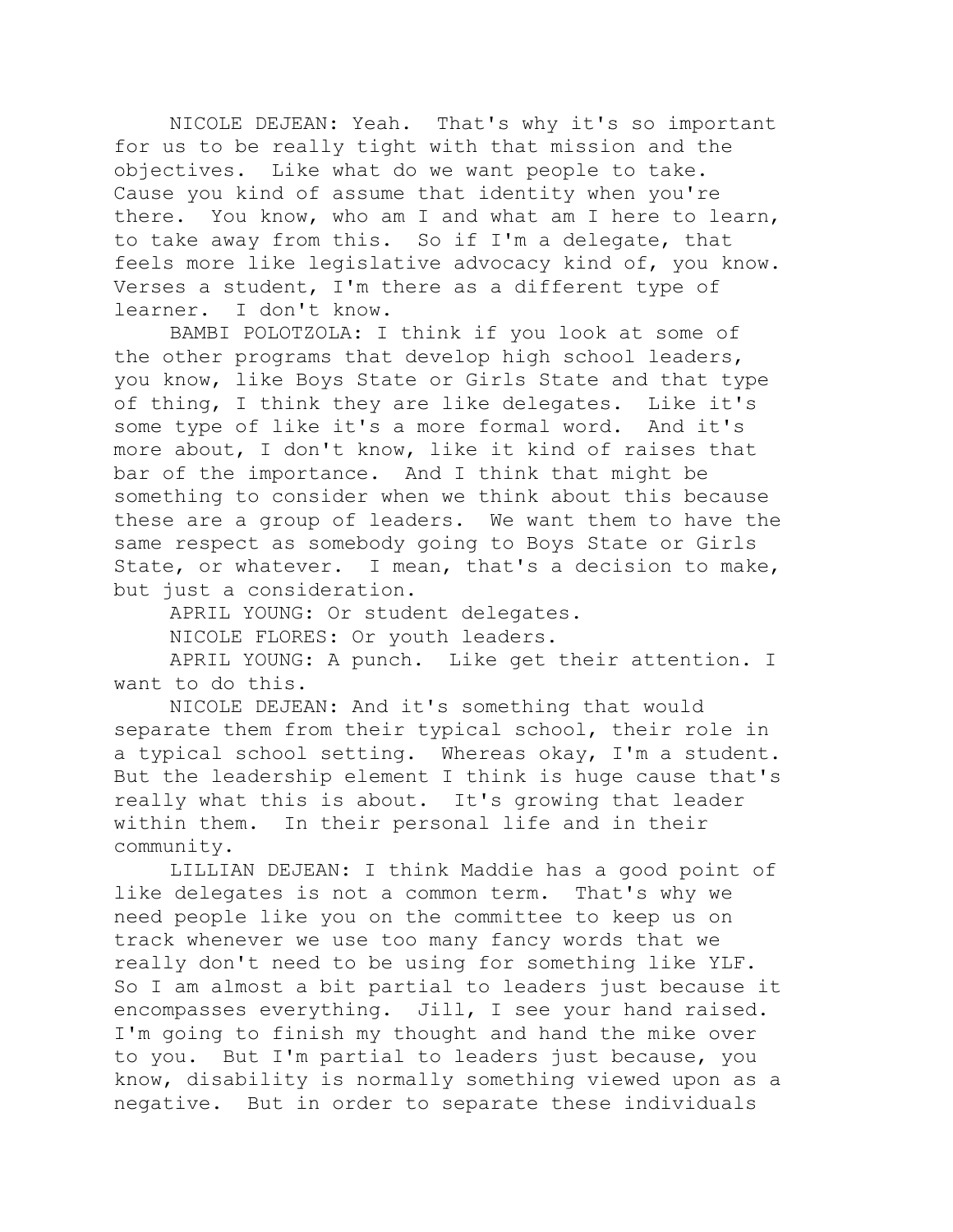from their peers, it's a positive thing. You know, you're a leader compared to your peers. Not that your peers suck or anything. But you know what I'm trying to say. I know you're horrified. I'm terrible at words today. But I don't know what y'alls thoughts are. So Jill. Sorry, Jill.

JILL HANO: Okay. I had a question and then I had a comment to the whole delegates convo. What if we wrote attendees then in parenthesis often called delegates.

LILLIAN DEJEAN: Is the question like what the different youth leadership is called?

JILL HANO: No. Like instead of-- okay. Sorry. My bad. So who, as of right now, who are our funders? DDC.

LILLIAN DEJEAN: DDC is our only for certain one.

JILL HANO: Okay. But we're giving this overview to LRS and DOE, correct?

LILLIAN DEJEAN: Correct. Correct.

JILL HANO: Okay.

NICOLE DEJEAN: We just have to really narrow down what the focus is and that's going to come up with our label, our term for-- what does Partners refer to theirs?

SPEAKER: Partners.

LILLIAN DEJEAN: Yeah.

BAMBI POLOTZOLA: Youth Leadership Forum. So I think it's youth leaders. That's who they are. It's a quorum of youth leaders.

LILLIAN DEJEAN: Do you agree with that, Harlin, youth leaders?

HARLIN COSER: Youth leaders.

APRIL YOUNG: In fact, there's something in her high school that they were asking for youth leaders for another, what was the program she was trying to get folks to go, they call themselves youth leaders too.

NICOLE FLORES: Yeah. There is a Louisiana Youth Seminar that's held in Baton Rouge. It's Louisiana Youth. It's a weeklong leadership camp. It's for general leadership.

MADELINE YOUNG: What about youth advocate?

AMY DEAVILLE: Is that camp also for kids with developmental disabilities?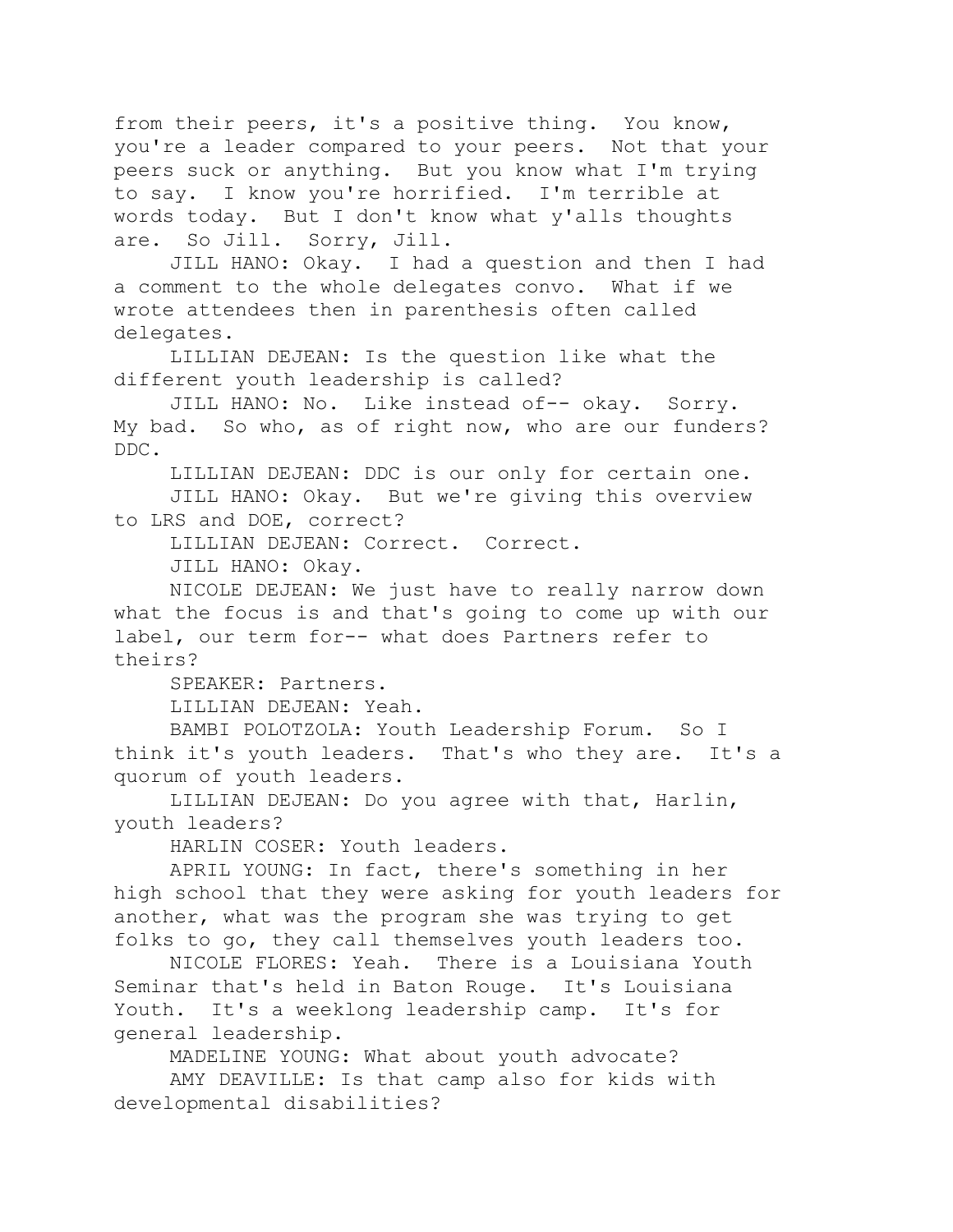APRIL YOUNG: I don't know. We didn't apply for it. But it was all kids from high school. Fifteen on up for high school.

NICOLE DEJEAN: I mean, I don't think we can go wrong any kind of way.

LILLIAN DEJEAN: What's everyone's favorite?

JILL HANO: I like youth leader. Cause, I mean, I know what y'all said, but Bambi's idea I thought was profound.

BAMBI POLOTZOLA: That doesn't happen often. JILL HANO: Bambi always has the best ideas. BAMBI POLOTZOLA: I steel them from Lillian.

LILLIAN DEJEAN: Hey, that's implying that I'm actually intelligent. Vivienne and Chaney, what do you guys think about leaders?

VIVIENNE WEBB: I like it.

LILLIAN DEJEAN: Okay. Chaney gives a thumbs up. Maddie, what do you think about leaders verses student leaders?

MADELINE YOUNG: Don't matter to me. It's just whatever.

APRIL YOUNG: You think delegates is overwhelming, the word?

MADELINE YOUNG: I think it's like too big of a word.

APRIL YOUNG: Like a teenager wouldn't understand the word delegate?

MADELINE YOUNG: No.

APRIL YOUNG: What do you think, leaders?

MADELINE YOUNG: They would understand that more than delegates.

LILLIAN DEJEAN: Okay.

HARLIN COSER: Also, if I can interject real quick. I think using a term like leaders or youth leaders, I think that could also be confidence building for the participants as well as helping them with their own self-image in a sense. You know, they start thinking of themselves as leaders or youth leaders, you know.

APRIL YOUNG: Okay. This is what they call that other program we were talking about. Louisiana Youth Challenge Program.

SPEAKER: Oh, YCP. SPEAKER: Yeah. That's what it was.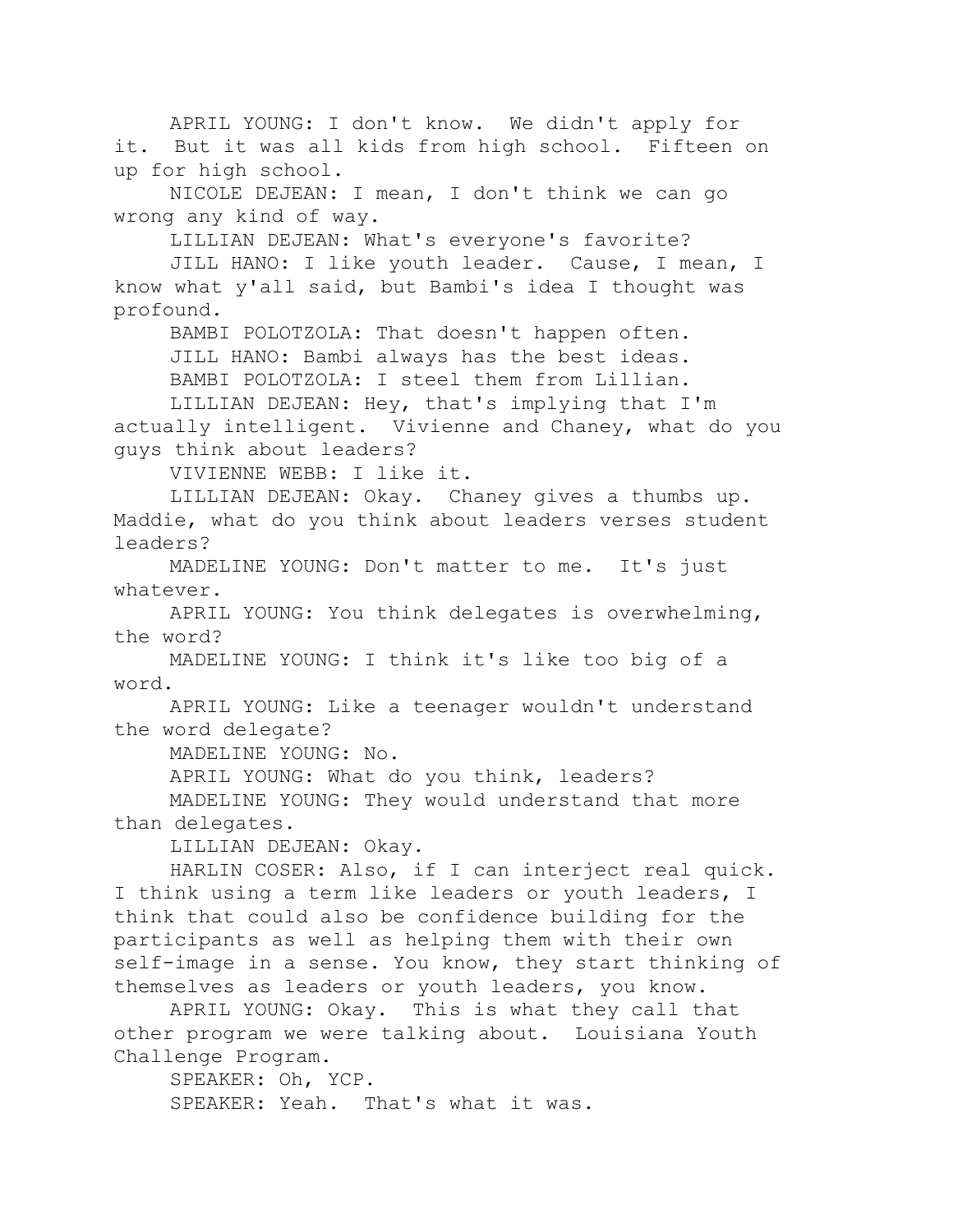LILLIAN DEJEAN: Does anyone want to make a motion to change delegates in the program overview to leaders and then we'll move forward with the term leaders for our--

MADELINE YOUNG: Can I say something real quick? LILLIAN DEJEAN: Yeah. Go for it.

MADELINE YOUNG: When y'all do the staff applications, add counselors because--

APRIL YOUNG: You think they should change that to staff to counselors?

MADELINE YOUNG: I mean, like, you know, staff and counselor are kind of like the same thing. But like I'm thinking about like, for example, Mr. Ray--

APRIL YOUNG: The counselor.

MADELINE YOUNG: No. He's the director of the thing. Like the main staff.

APRIL YOUNG: Okay. That's going to be teaching and caring. Like speakers and stuff is what she's kind of referring to. I'm going to say nurses. The students that are at UL that's going to help them.

SPEAKER: The mentors.

MADELINE YOUNG: Be staff and then whoever's like going to like take care of them in their bunks or whatever, should be counselors.

APRIL YOUNG: That's a recommendation that you think they should call them.

MADELINE YOUNG: Yes.

BAMBI POLOTZOLA: Can you just go back to the name of what the participants are. Like I don't even think we should have students. It's youth leadership forum. It is a forum of youth leaders. So you're not using multiple--

SPEAKER: Yeah. Same thing used throughout the whole thing.

BAMBI POLOTZOLA: I just don't think student, like I feel like that's adding another word that doesn't have to be there. Just leaders or.

JILL HANO: I like the youth leaders. And my word of the day is profound. Because I think what Bambi said when Bambi first said youth leaders, I thought it was so profound. I think what Mr. Harlin said about building confidence, I think building self-esteem. I think that was very profound too. So I just was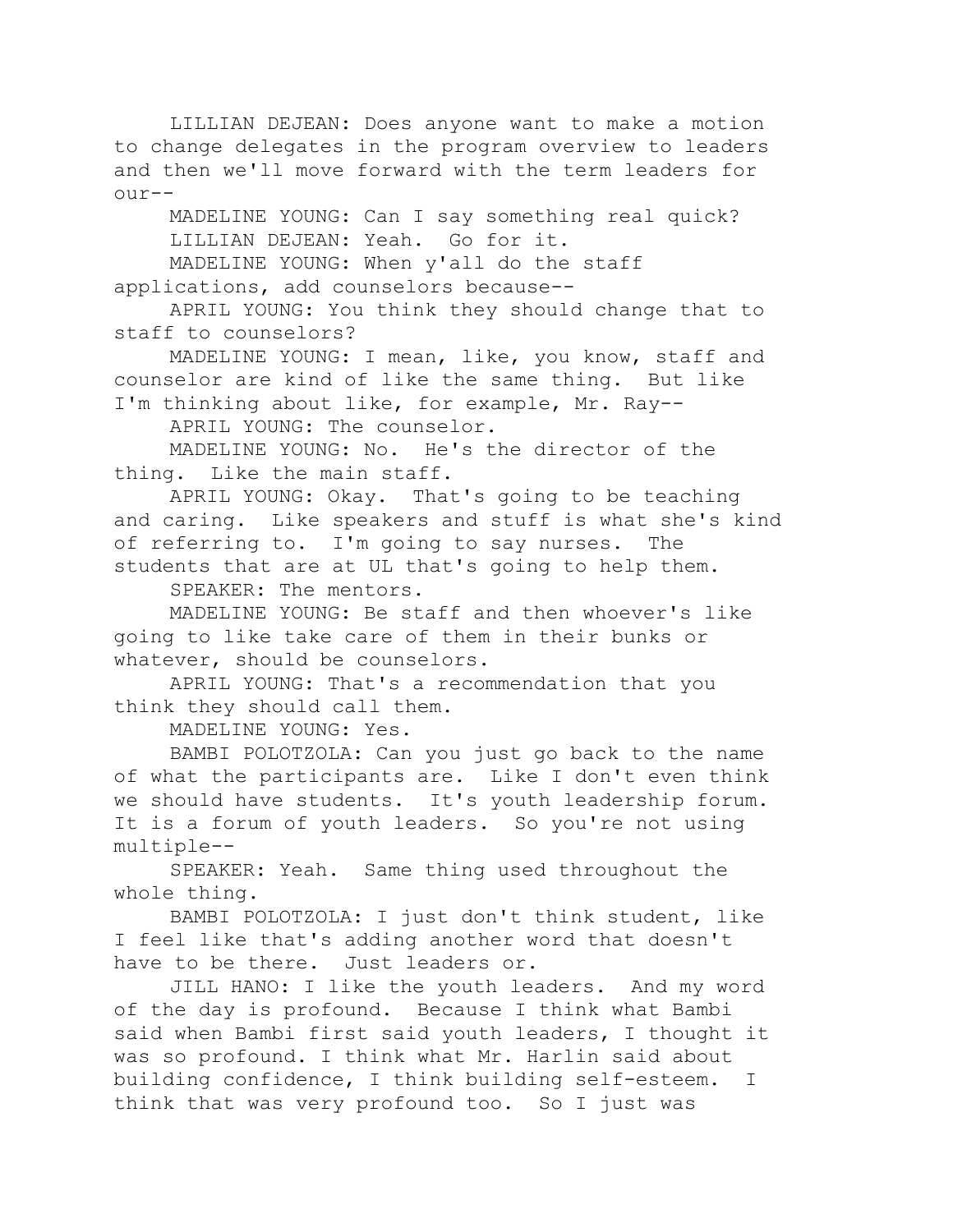thinking the more we talk about this the more I like youth leaders. And what you always want to avoid is being redundant. I mean, obviously, youth leaders is not redundant at all. So I really am for this youth leaders title.

LILLIAN DEJEAN: Thanks, Jill. I also really like Maddie's suggestion of using the word counselor just because the more that I think about it like coming from a medically involved prospective we normally think of nurses and support workers as staff. And so that's what we're trying to avoid with the YLF is over medicalizing our leaders, right. Or, you know, focusing too much on disability while also, you know, acknowledging its beauty and it's important. So maybe counselors gives it more of like a camp type tone. A more laid back, we're all friends here, sort of vibe.

NICOLE DEJEAN: I think there's some value in the individuals that may be working the camp or the forum, the individuals with disabilities that come and work, I think those individuals need to be identified potentially as mentors. Because there's homage that we pay with that title for the adults or the older individuals that come in and fill that role.

SPEAKER: I think that's a better title.

LILLIAN DEJEAN: I like the trio of youth leader, counselor, mentor. Sorry. I cut you off.

HARLIN COSER: No. That was good.

BAMBI POLOTZOLA: So mentors would be older selfadvocates. And counselors would just be other staff.

APRIL YOUNG: Like nurses or like just....

LILLIAN DEJEAN: You know what Steven Nguyen would call them. The ables.

CHANEY GUILDRY: The difference between the counselors and the mentors.

LILLIAN DEJEAN: The mentors would be older selfadvocates. Counselors would be your ables as Steven would call them.

CHANEY GUILDRY: Or what would be like the duty of the mentor? Would they be doing the same thing as the counselors?

LILLIAN DEJEAN: For instance, I know I always reference Oklahoma, but for them they have your alumni verses your staff. So your alumni is people who have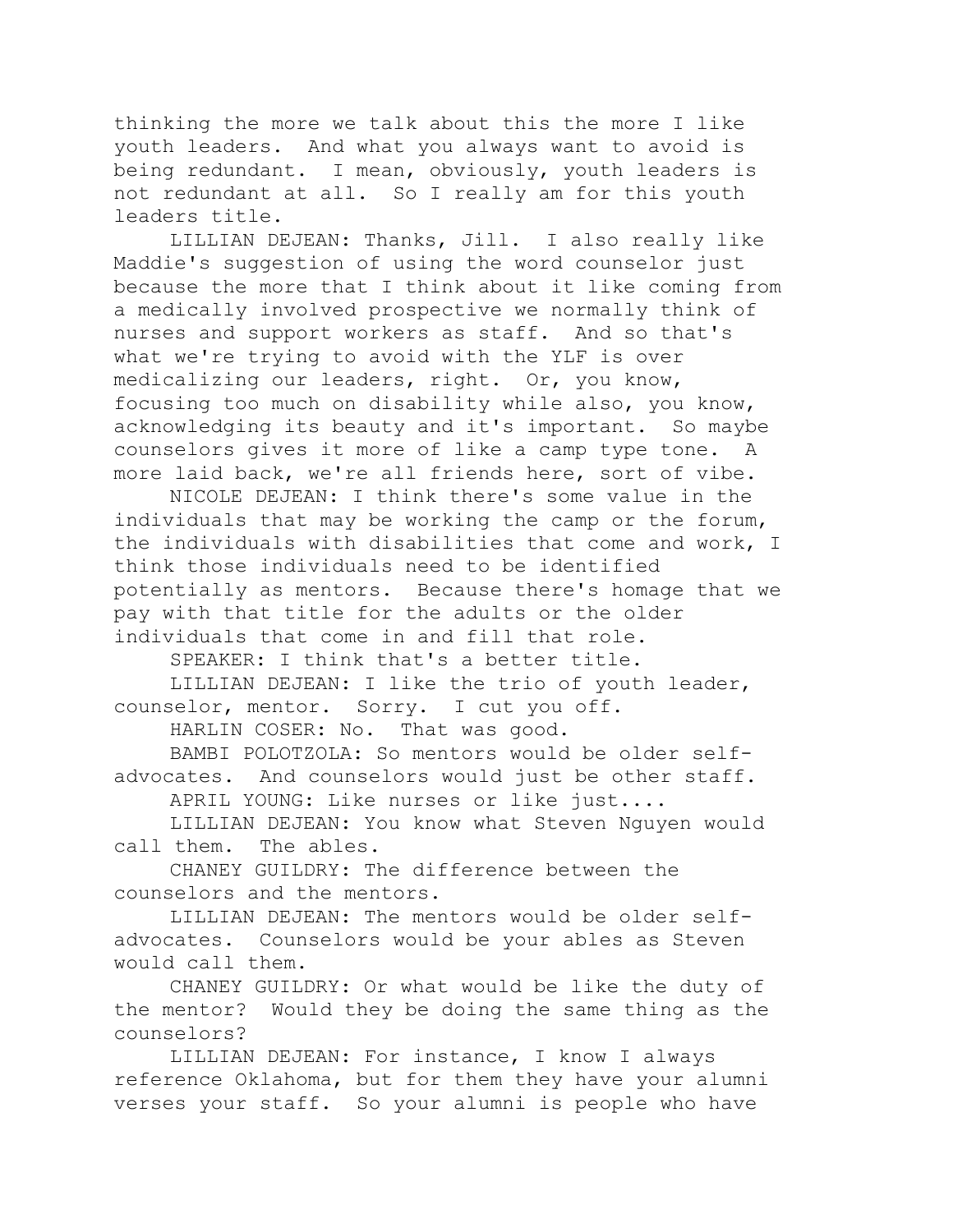been to YLF. Delegates would be our leaders. But they take on more of like, I would hate to say paternal role, but a more nurturing role. Verses a more supportive role. Like a black and white kind of nit-picky role where it's like of your counselors or staff. So they kind of guide them through the whole growth process. Verses support of I'm going to push a wheelchair. I'm going to make the meals.

NICOLE FLORES: More peer-to-peer support than just oh, you need an accommodation that they're going to provide.

LILLIAN DEJEAN: Exactly. Thank you for putting that into nicer words. Chaney.

CHANEY GUILDRY: Cause I was just thinking if they were all doing the same thing, they should all have the same title. That's what I was just trying to define what the idea of the mentor was going to be.

LILLIAN DEJEAN: I think-- I know segregation is a strong word, but I think the segregation between mentors and counselors at first glance may seem not so great because we're distinguishing between able bodied and disabled. But like we said earlier, it's almost in the context of YLF, it could be a term of honor, right. You're an older self-advocate who's been there, who's walked that path, who can provide that peer-to-peer support that can't be provided by your able-bodied individuals. Just to put it bluntly. Cause the whole culture of YLF is that disability isn't a negative. And it's okay to be different. And it's okay to not function like everyone else because there's no beauty in that. So at first glance I think it may sound like oh, gosh we're separating it too. But it could be a positive thing.

NICOLE DEJEAN: And I think there's that whole core, it seems like nationally, that there's that promotion of disability culture.

LILLIAN DEJEAN: Absolutely.

NICOLE DEJEAN: And to be super specific the national organization has standards about the breakdown, the percentage of like guest speakers who have to be someone with a disability. Yeah.

SPEAKER: My next question. Guests speakers, could they be called mentors?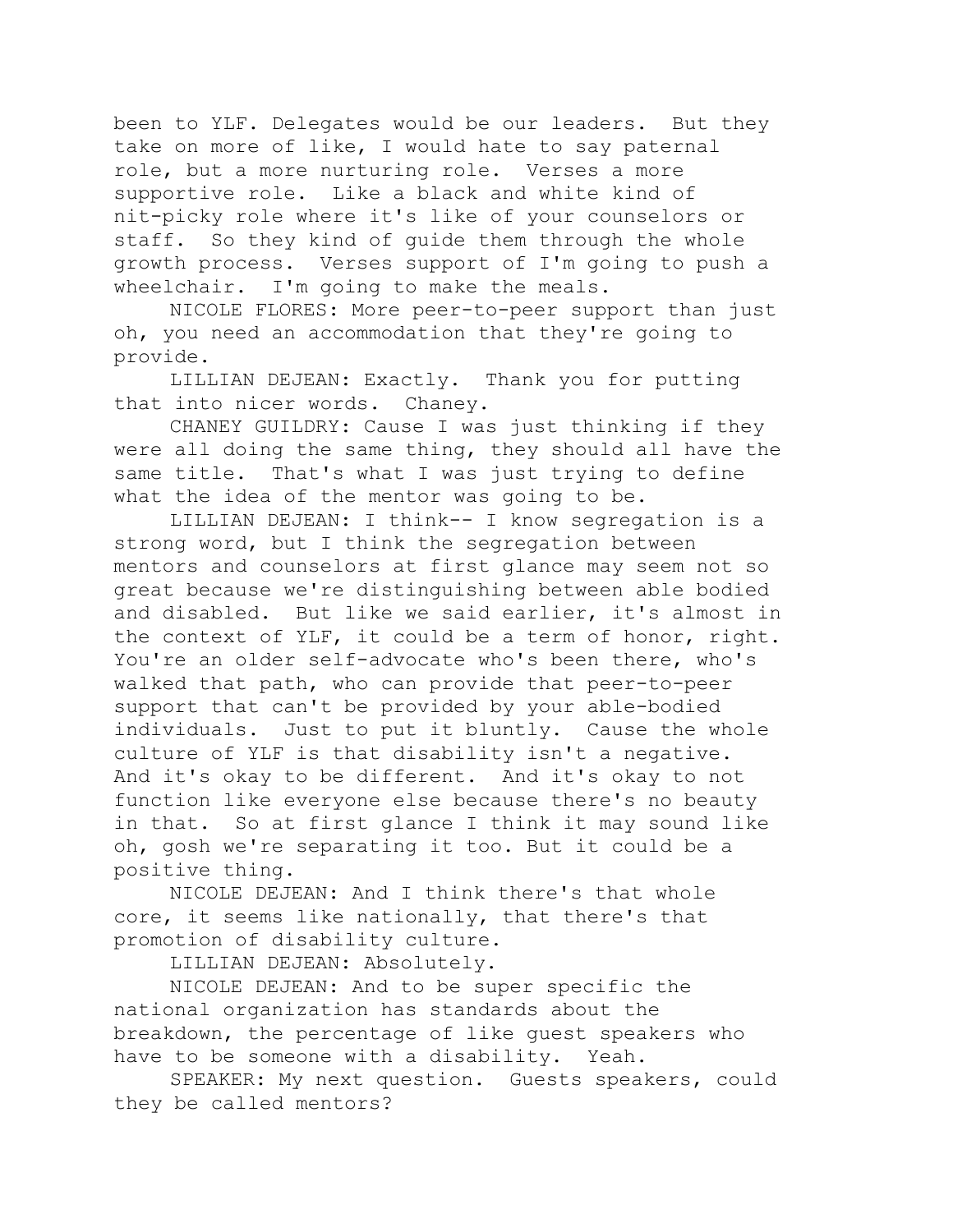NICOLE DEJEAN: I think it's mandatory that all are individuals with disabilities, self-advocates. And then I think the staff or the people that are working at the camp there is a required percentage of individuals with disabilities as well.

APRIL YOUNG: And that's also good for data. LILLIAN DEJEAN: Yeah. MADELINE YOUNG: Okay. Can I say something? LILLIAN DEJEAN: Yeah.

MADELINE YOUNG: So the staff, like the nurses, the doctors are going to be called staff. The counselors are going to be called counselors. And the mentors are like guest speakers, I guess?

LILLIAN DEJEAN: The mentors would be your-- so I think your nurses and your doctors, I don't know if we'll need doctors, but your nurses could probably also be counselors. Counselors that are able bodied, but mentors will be your older self-advocates who are there serving as staff. I think the discussion is that the usage of the term mentors for your specifically disabled staff would be a term of honor. Like not your elder, but you know how sometimes you have your church elders. You know, that's a term of honor. Be like a YLF version of that without super old people.

SPEAKER: Or really old people.

LILLIAN DEJEAN: So is everyone comfortable with the idea of having that like trio of names? Youth leaders, counselors, mentors?

AMY DEAVILLE: I think Jill has her hand raised. LILLIAN DEJEAN: Oh, thank you. Jill.

JILL HANO: But then I forgot to say this, but then like you're going to have a counselor and then you're going to have a literal nurse. So a counselor would be a counselor and I don't think you could refer, like I think you would have to differentiate more between a counselor and nursing staff.

SPEAKER: Could we just call the nurses, nurses? JILL HANO: Genius.

LILLIAN DEJEAN: I mean, like.

APRIL YOUNG: I think you're not going to have a lot of nurses per say. Cause if it's only for three days, 15 delegates, they're not going to want, they're not going to have a 24-hour need.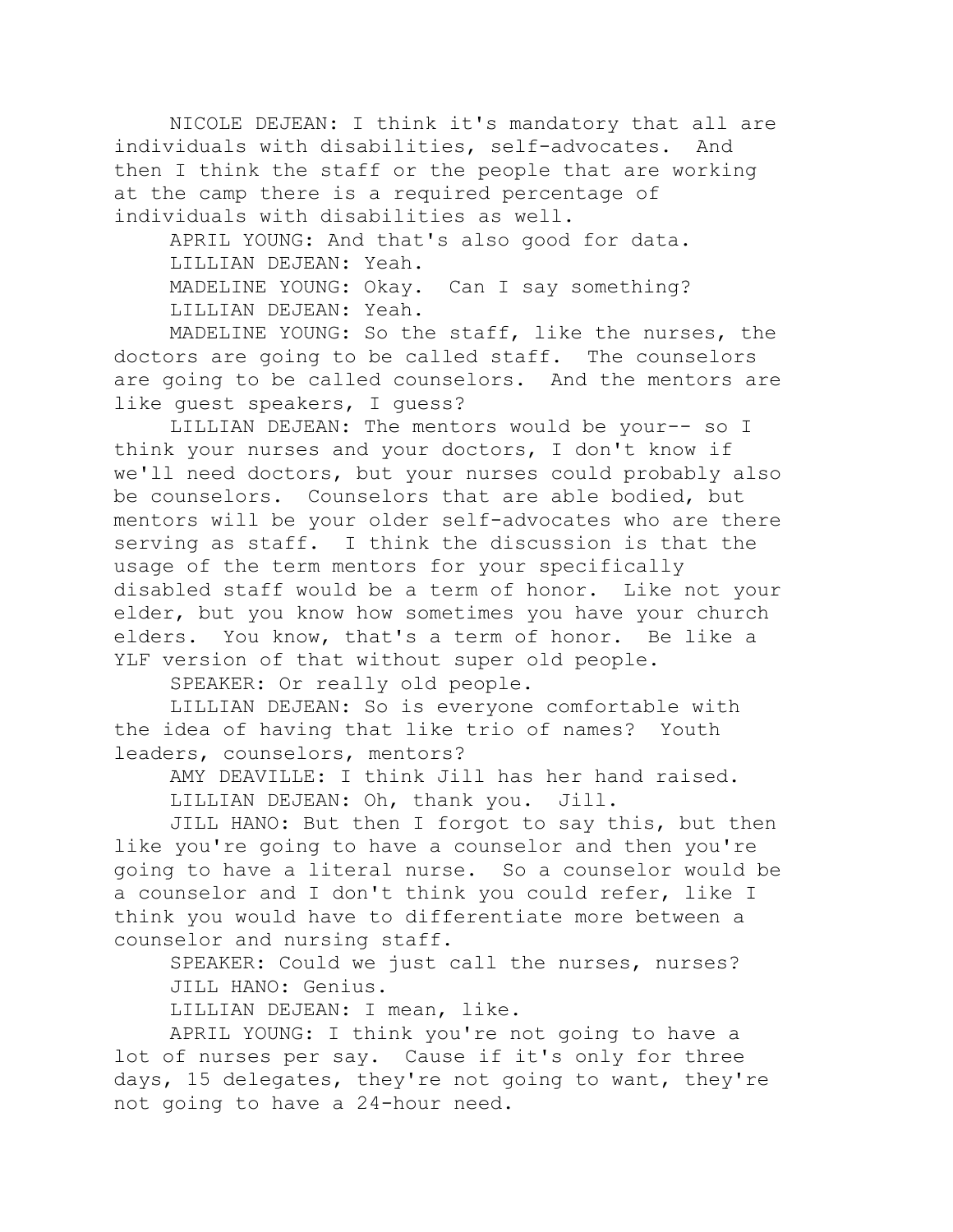SPEAKER: If we even need nurses.

APRIL YOUNG: If we even need nurses. And if those counselors, cause nursing students can also be called counselors and provide the services to the staffers or youth leaders. You know, like if they need medications or the medical needs, catheterizations, you know, they could be called that too. And then it's if we're able to get, I say a nurse but, nurses. Cause they probably all need hours. Like CE hours or things like that they can use that for it.

MADELINE YOUNG: I mean, like as a person that went to camp, I just feel like nurse just feels like--.

APRIL YOUNG: They might have one nurse. So like the nurses may be called nurse.

MADELINE YOUNG: I know. But like it just makes me feel like it's taking away of them having fun.

APRIL YOUNG: No. Not really.

LILLIAN DEJEAN: I can see that though. Cause you're, so like you're not going to be a normal life with your nurse following you around.

MADELINE YOUNG: Right.

LILLIAN DEJEAN: And it may be a thing where we have nurses and they're called Nurse Katie. We don't necessarily have to medicalize our medical staff. And that could be up to the delegates too or the nurses.

APRIL YOUNG: So you feel comfortable calling nurses like nurses.

NICOLE DEJEAN: And we do need to be able to identify those people because their role is going to be different. We need to be able to readily identify them.

APRIL YOUNG: Ms. Nicole or.

NICOLE FLORES: And we might not have a nurse at every YLF, but you'll always have a youth leader. And you'll always have people that are mentors there.

APRIL YOUNG: That's what we're talking about.

HARLIN COSER: Nurse counselors, you know, I mean. LILLIAN DEJEAN: Yeah.

APRIL YOUNG: So you feel like safer just because of...

MADELINE YOUNG: Yeah. Just feels like they're going to think it's like more of like at home.

APRIL YOUNG: Like a natural support.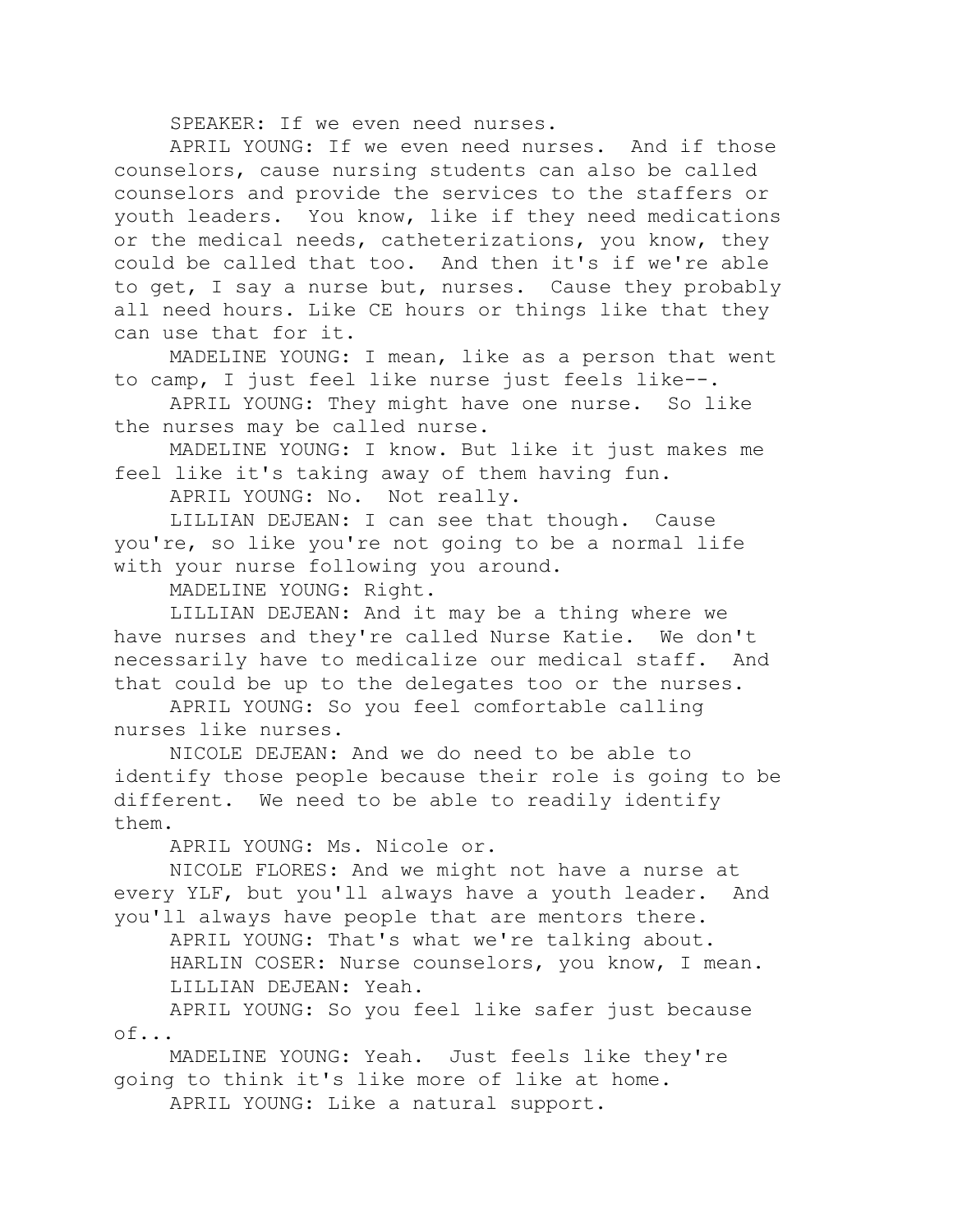MADELINE YOUNG: Right.

LILLIAN DEJEAN: And I think too whereas we may call them nurses, technically we're all discussing this with funders or amongst ourselves for practicality purposes, maybe we're actually at YLF and, like I said, they're called Ms. Katie. And everyone knows Ms. Katie is the nurse.

APRIL YOUNG: For the youth leaders it would be a safe-haven to call them a nurse. And then we can address them as--

SPEAKER: Whatever.

APRIL YOUNG: Kind of like how you feel. SPEAKER: Yeah.

LILLIAN DEJEAN: I think we have a good set of terms here that we all seem pretty comfortable with. Correct me if I'm wrong. Are there any other comments about the program overview?

HARLIN COSER: I thought it was good.

APRIL YOUNG: This might be a (inaudible) question, but like what days are y'all shooting for? Like a Wednesday, Thursday, Friday. Monday, Tuesday, Wednesday. Thursday, Friday, Saturday. Like the days of the week.

MADELINE YOUNG: What days will the camp be held?

LILLIAN DEJEAN: Yeah. I think that would be decided at our next meeting where we'll discuss dates more specifically.

NICOLE DEJEAN: Was that something that UL had any preferences?

AMY DEAVILLE: They have multiple camps running at a time. So they have a large capacity. Just have to get our dates in.

LILLIAN DEJEAN: You remember all the important things.

NICOLE DEJEAN: Not camps that are utilizing the UL Life space?

AMY DEAVILLE: No. Like orientations. There are other groups on the campus have camps.

LILLIAN DEJEAN: All right. So Harlin says the program overview looks good. Pretty sure that's a blind people pun, but we'll just choose not to acknowledge that. Any other comments before we move forward and maybe approve it with the verbiage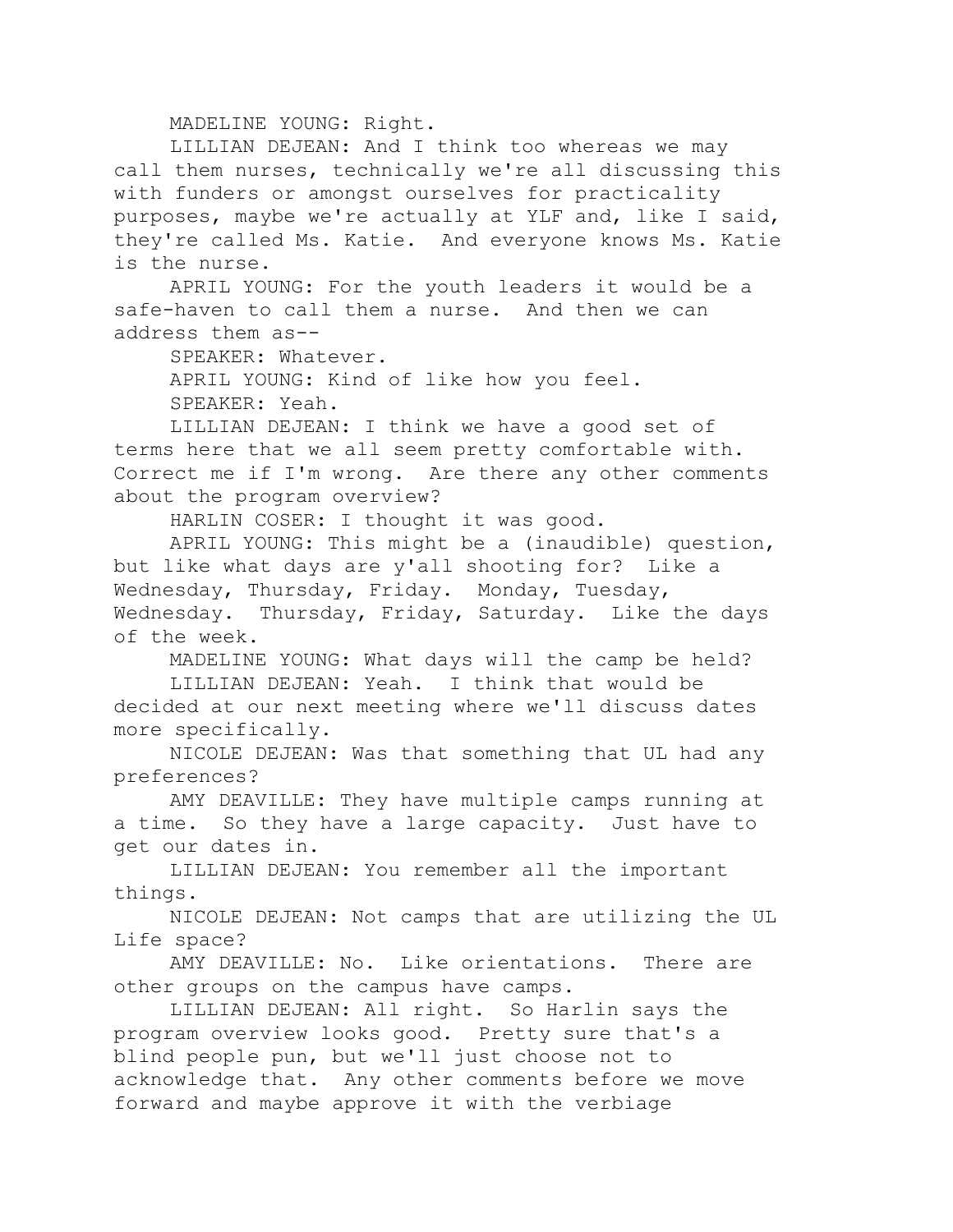adjustments? SPEAKER: When are you going to Oklahoma? NICOLE DEJEAN: Two weeks. MADELINE YOUNG: By yourself? LILLIAN DEJEAN: With mom. We come as a duo just like you and your mom. You get it. MADELINE YOUNG: Yes. LILLIAN DEJEAN: Disabled people problems. MADELINE YOUNG: She drove us to Ms. USA, and it was ten hours. And sometimes brother and father. LILLIAN DEJEAN: All right. So does anyone want to make a motion to approve this with the new verbiage for the leaders, mentors and counselors? BAMBI POLOTZOLA: I make a motion. NICOLE FLORES: I will second for the program overview to be approved with those changes. SPEAKER: It's okay. You're learning. SPEAKER: It's a learning process. LILLIAN DEJEAN: I'm still learning today, Maddie, about the DD Council.

SPEAKER: I am too.

LILLIAN DEJEAN: Do we have any objections or abstentions to the motion? Hearing none, the motion carries. So the last thing that we have on our agenda is revising our mission statement. We had originally created this mission statement at our first meeting in July of last year, I want to say. Two things. I think it needs--

AMY DEAVILLE: I'll pull it up.

LILLIAN DEJEAN: Yes. Yes. So two things about this is one, we need, we actually very much need to remove the word developmental because according to the National Association for Youth Leadership Forum one of the rules is, for us it would be leaders, leaders with all different types of disabilities. Not just developmental disabilities. But also, I think it would probably be good just to streamline and clarify it because it's a very long run-on sentence. So, yes.

MADELINE YOUNG: I have two more words. LILLIAN DEJEAN: What are your words? MADELINE YOUNG: Immerse and demographic. LILLIAN DEJEAN: Demographic would be like your

type of person. Like demographic of disability would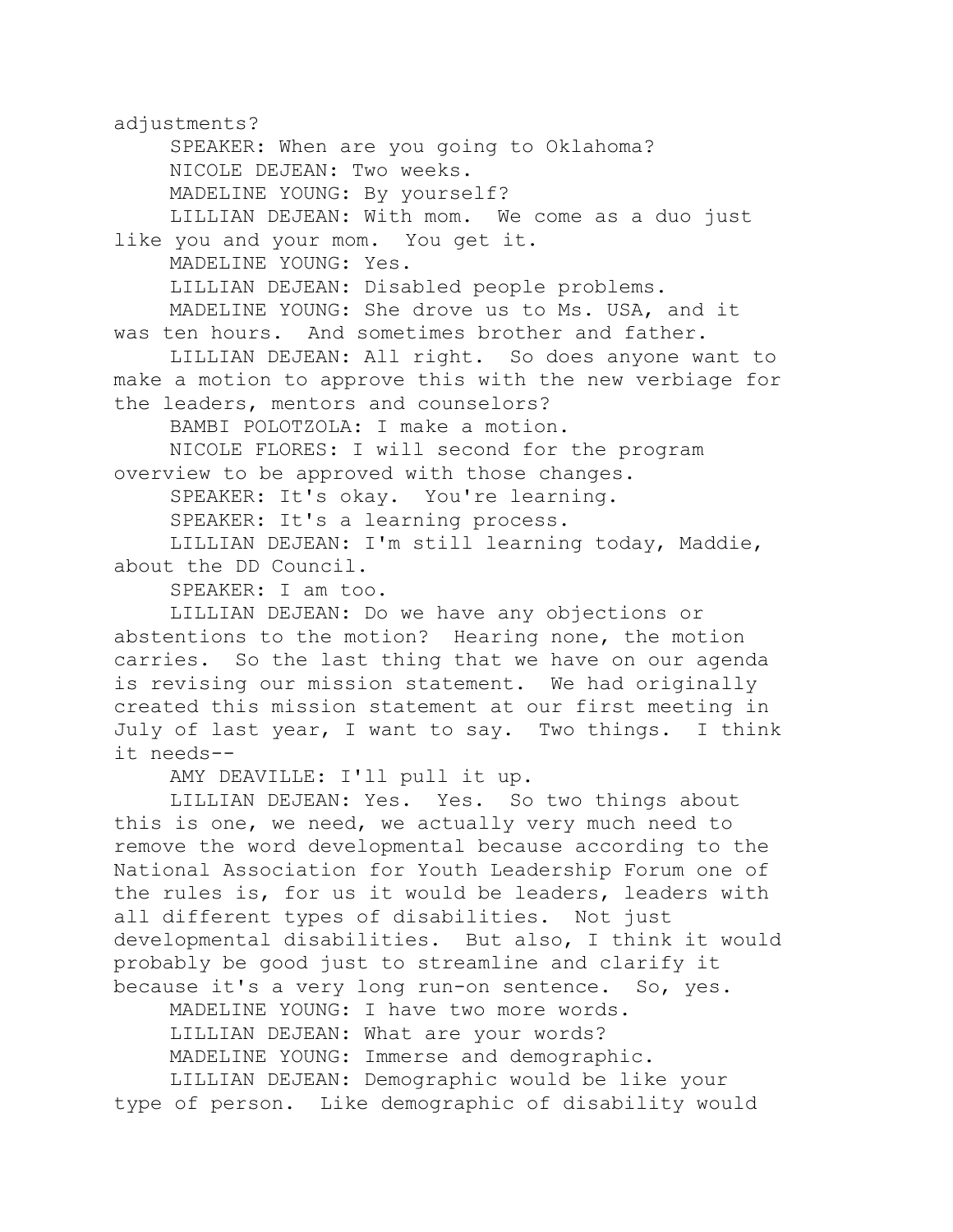be like you have two leaders with cerebral palsy, a leader with spina bifida. And then more immerse would be like your within.

SPEAKER: Your what?

LILLIAN DEJEAN: Like your within. So like if you're immersed within a youth leadership forum you are like in.

APRIL YOUNG: Being part of a team.

LILLIAN DEJEAN: Yeah.

APRIL YOUNG: And demographics is the

identification like address, phone number and category. MADELINE YOUNG: Got ya.

LILLIAN DEJEAN: So mission statement.

NICOLE FLORES: Can you read it right now. What it is now and what we need to...

AMY DEAVILLE: Right. So the current mission statement says to create a youth leadership forum that will teach and empower young people with developmental disabilities personal and systems advocacy skills and promote networking with other self-advocates so that they may become future leaders.

LILLIAN DEJEAN: How about here's a suggestion, to create a youth leadership forum that will teach personal and systems advocacy skills, empower young people with disabilities, and promote networking with other self-advocates so they may become future leaders.

SPEAKER: I like that.

NICOLE FLORES: I'm going to have to hear it again.

BAMBI POLOTZOLA: I don't think we need to have to create a. I think it just needs to be youth leadership forum will teach.

NICOLE FLORES: Yeah.

BAMBI POLOTZOLA: At the end I think we should take out so that they may become feature leaders. They are leaders. Take that out.

NICOLE FLORES: A period after self-advocates. Yeah.

NICOLE DEJEAN: Do we want to include, and this is adding to it, but do we want to include anything about this being embedded in like that disability culture? Because that's such a huge, that's the setting, but I know that we don't necessarily have to have the setting or whatever in the mission statement. But do we want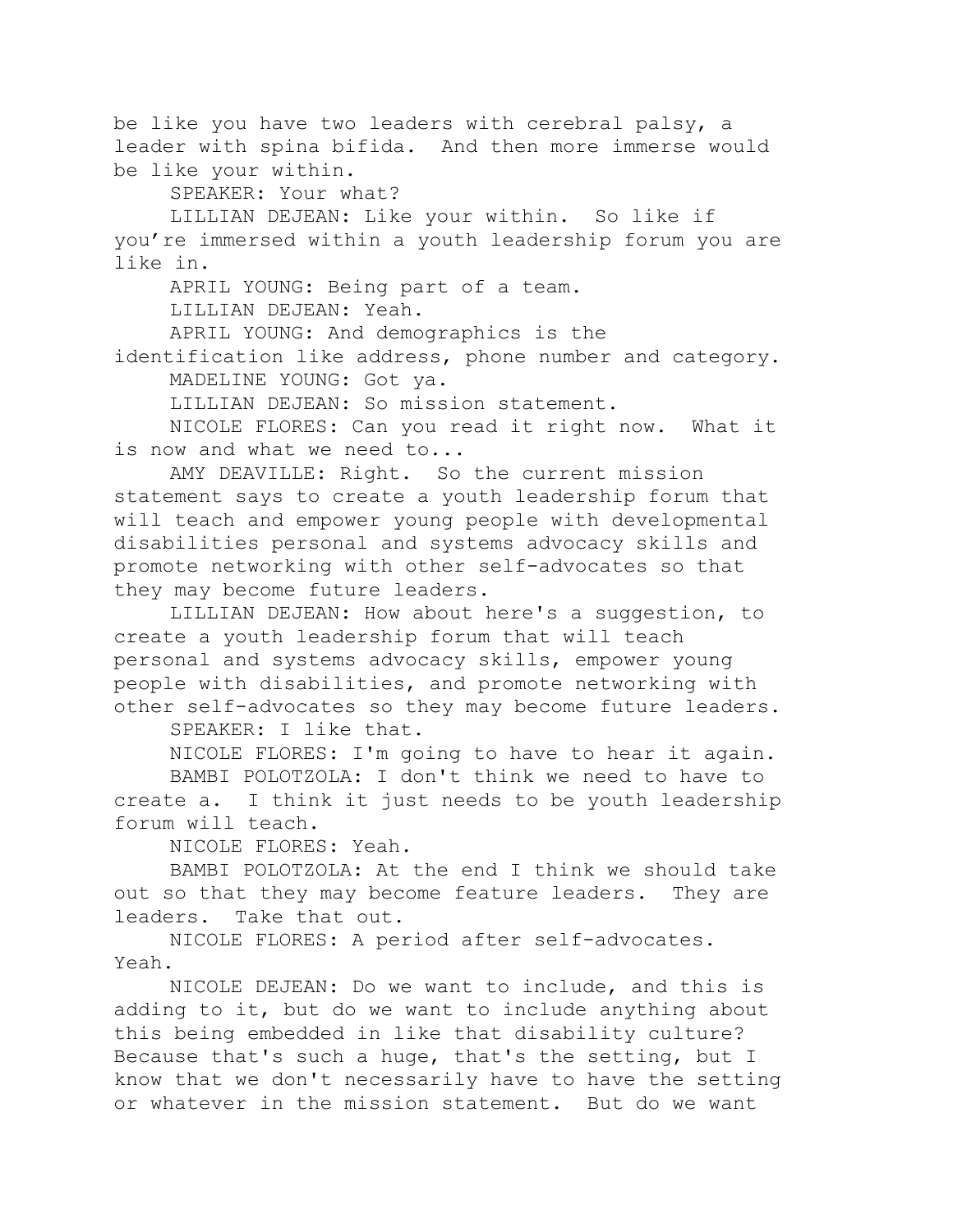to say anything because we want to make sure that we promote, and it could be lengthening it and adding unnecessary information, but I feel like that is so powerful.

LILLIAN DEJEAN: So what about the last bit saying and promote disability culture through networking with other self-advocates.

NICOLE DEJEAN: And I don't know if it's necessary. I'm just throwing it out there.

SPEAKER: I think it's an important point.

APRIL YOUNG: And it may be necessary cause like we talked about earlier there are other youth leaderships going on. And that will give us that initiative that, you know, this is for people with disabilities.

NICOLE DEJEAN: I agree. It differentiates us.

APRIL YOUNG: The stuff I was reading a while ago it says the same, youth leadership forum. And it doesn't say anything about-- I think if we put that word in there some kind of way, then they can identify.

NICOLE DEJEAN: Makes sense.

LILLIAN DEJEAN: This is me being nit-picky, but I think it may be good to have the last bit be empower young people with disabilities. So it would read the Louisiana Youth Leadership Forum will teach personal and systems advocacy skills, promote disability culture through networking with other self-advocates and empower young people with disabilities. So we have that at the end.

NICOLE FLORES: Yeah. Cause it's important we have the disability.

APRIL YOUNG: The word somewhere in there. In case someone that does not have a disability may pick it up, fill it out, have hopes of becoming it. Oops.

BAMBI POLOTZOLA: That's the right progression, I think.

SPEAKER: I don't know about y'all but.

BAMBI POLOTZOLA: It looks good.

APRIL YOUNG: That was quick.

BAMBI POLOTZOLA: I have been in this type of situation, and it did not go this quick at all.

LILLIAN DEJEAN: All right. If everyone's comfortable with this, can someone make a motion to approve?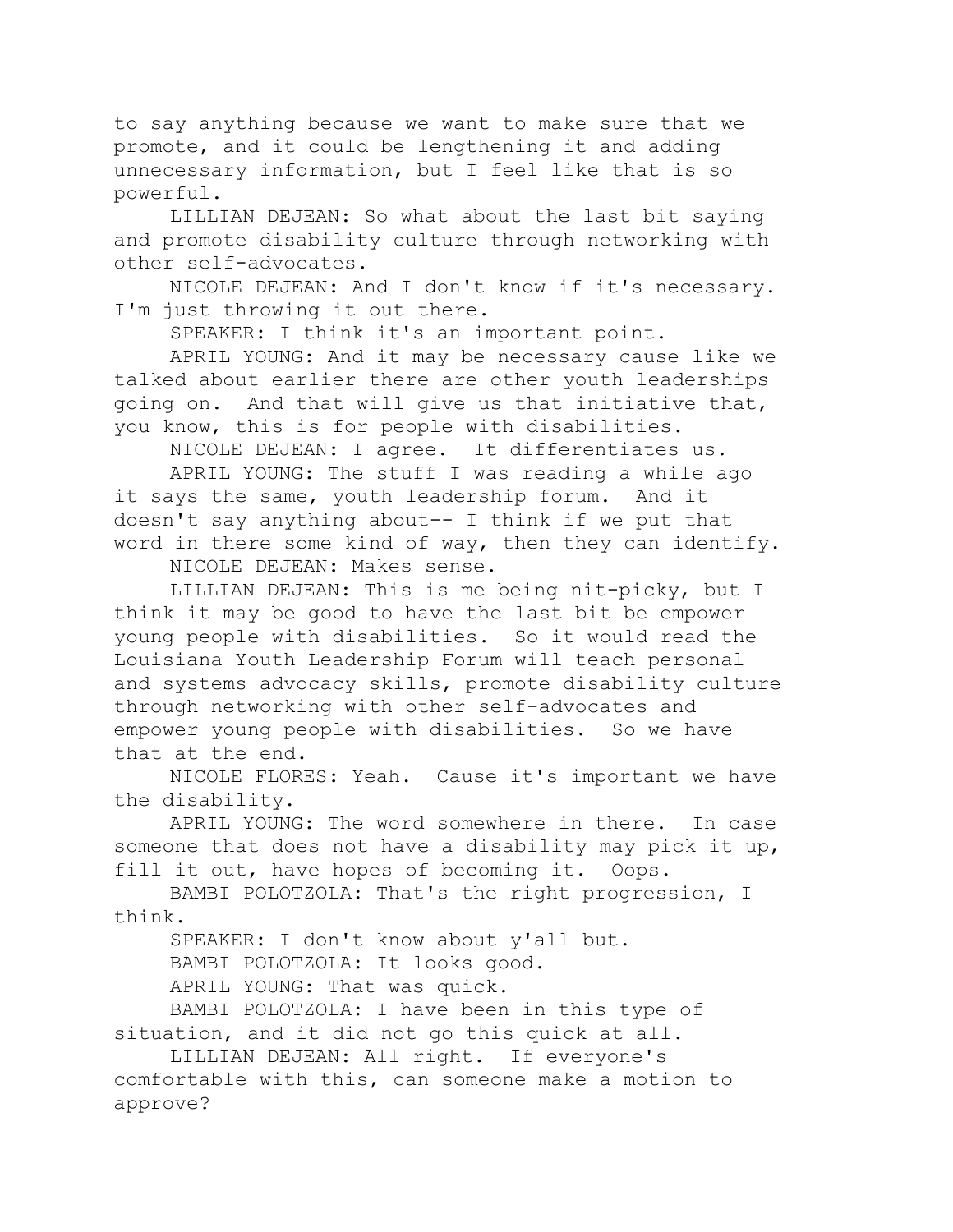BAMBI POLOTZOLA: What do our people online think? LILLIAN DEJEAN: Yeah. Chaney, Vivienne, Jill. Thoughts? Thumbs up?

LILLIAN DEJEAN: Hey, Jill. Thumbs up from Jill. Cool. This thumbs up system works really well. Okay. And we need a motion, y'all. I don't think I can make one as chair.

MADELINE YOUNG: Hold on.

LILLIAN DEJEAN: Okay.

MADELINE YOUNG: Okay. I'll make a motion.

LILLIAN DEJEAN: Okay. So Maddie makes the motion, and we need a second to that motion.

NICOLE DEJEAN: I second.

LILLIAN DEJEAN: Okay. Mom seconds it. Any objections or abstentions? Seeing none, the motion passes. Are you guys comfortable adding this mission statement to the program overview just as like this is our mission statement?

BAMBI POLOTZOLA: Yeah.

APRIL YOUNG: Are y'all going to email a copy of the things that are changed, right?

LILLIAN DEJEAN: We can, yeah. Okay. So we've literally made it through our entire agenda with like 30 minutes to spare. So we have three options. We can either adjourn early, we can have a party, or we could do the set date for July meeting and have that discussion about legislative session, end of school and all that.

MADELINE YOUNG: I say let's have a party.

LILLIAN DEJEAN: What party supplies does the DD Council have?

SPEAKER: Snacks are the most important part of the party.

SPEAKER: Triscuits.

SPEAKER: No snacks. Okay.

AMY DEAVILLE: There might be some water. It's not even cold.

LILLIAN DEJEAN: Come on. So you guys were going to host the YLF committee with no party supplies. So do you guys want to adjourn early or discuss the July- not July, like date stuff?

NICOLE FLORES: Dates for the next meeting or dates for YLF?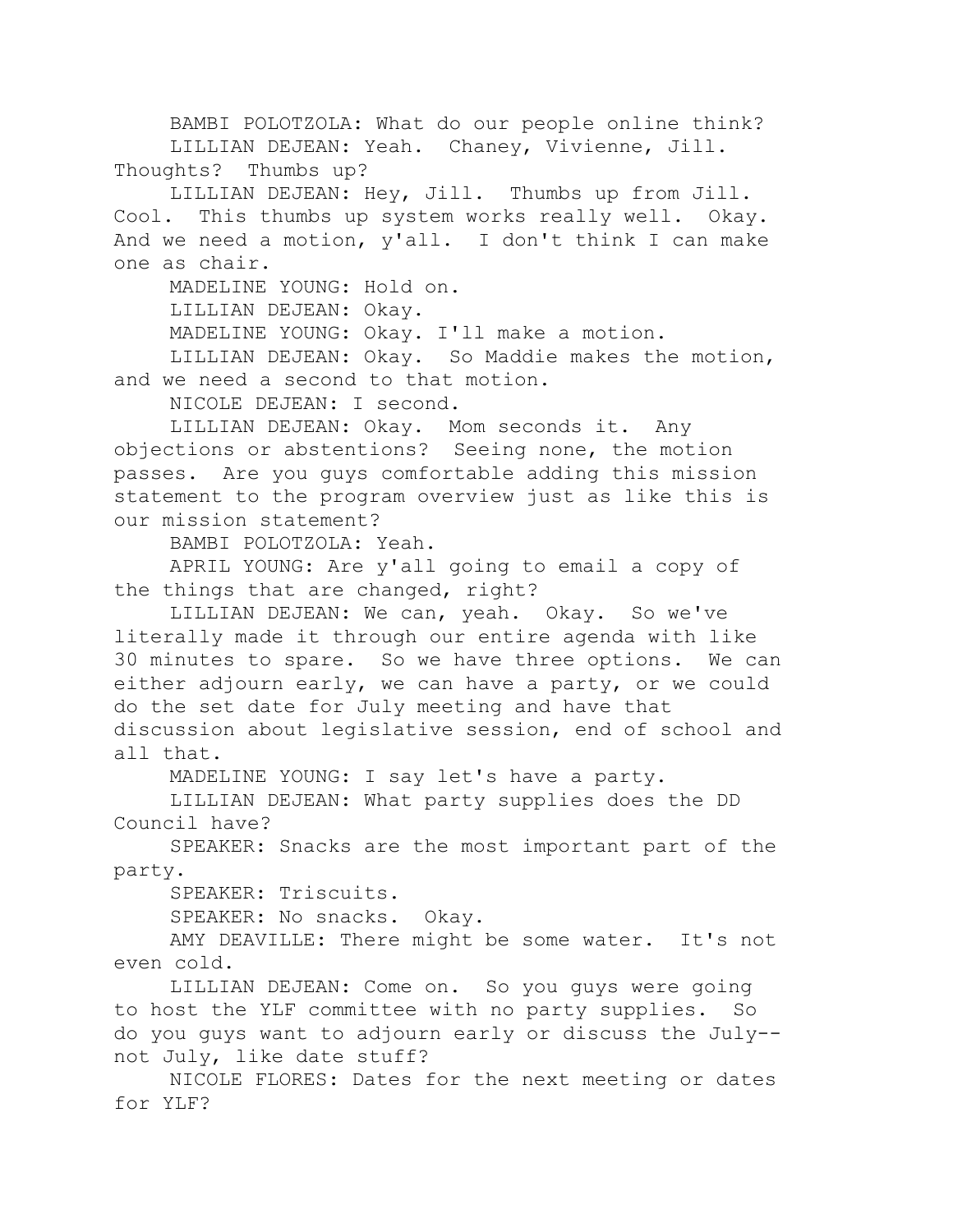LILLIAN DEJEAN: For forum and discuss like legislative session.

SPEAKER: Have a mock session.

NICOLE FLORES: Or would we have to talk to UL and figure out dates available from them first?

NICOLE DEJEAN: Yeah. And maybe we could like come up with a couple of dates verses one just targeted date. And then when you guys meet with them then they can say hey, yeah. Like that's available.

SPEAKER: So dates for next year.

SPEAKER: For the YLF.

SPEAKER: I thought we were going to do a July YLF meeting, no?

LILLIAN DEJEAN: When does session end again, Bambi?

BAMBI POLOTZOLA: Next year, June 8th.

LILLIAN DEJEAN: So do we want to do it during or after session is what we need to figure out.

AMY DEAVILLE: So some pros for doing it after session would be certainly less people at the capitol. So more available space. We might be able to get some legislators who would come out and meet and engage. And they would potentially have more time to do that than during session. And you might also get staff as profound as Bambi. So those are some pros for having it after session. Over having it during session is being able to see the actual legislative process at work.

LILLIAN DEJEAN: Jill, I see you have your hand raised. Sorry.

JILL HANO: Another pro for having it after session is you wouldn't A, we as a committee, wouldn't be rushing around rushing to pick the perfect date like schools ending. Cause there may not be much wiggle room between session ending, and schools ending, and session ending. So it would feel less rushed. And then I know like the way I was raised like it was better for us and my parents not to like get out of school one week and then the next week like be at a camp. And our camps weren't even overnight. And then B, my other question is could like the Office of Disability Affairs have like set a day where like on a capitol day if it's not in session could like we have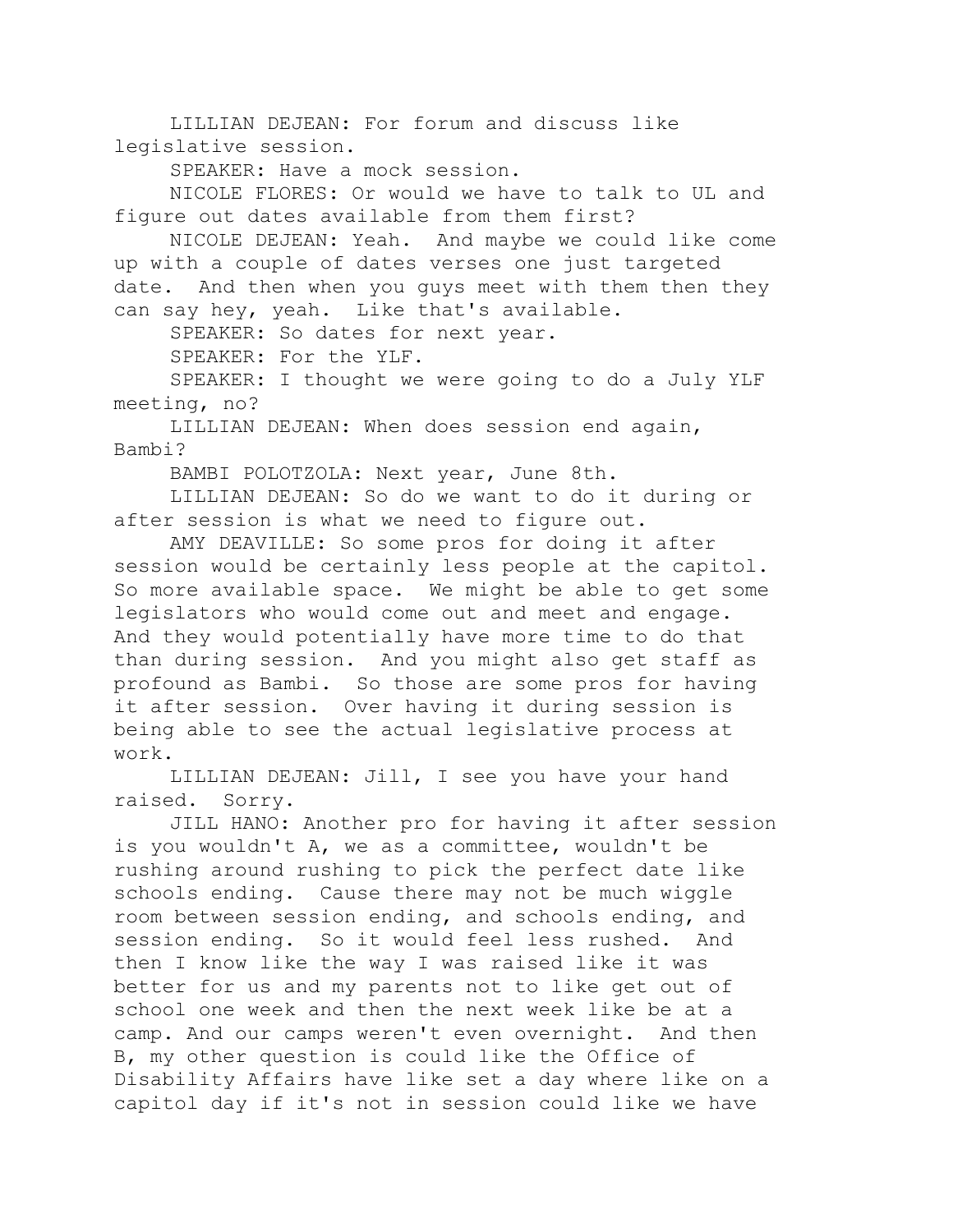an in-depth like presentation by the Office of Disability Affairs?

LILLIAN DEJEAN: That's up to boss lady. BAMBI POLOTZOLA: I don't know what in-depth presentation.

LILLIAN DEJEAN: Like on session, or office, or? JILL HANO: Like I don't know, y'all.

BAMBI POLOTZOLA: I think I am prohibited from being a presenter because I'm not a person with a disability.

LILLIAN DEJEAN: That's a good point.

BAMBI POLOTZOLA: So Lillian, it's on you.

LILLIAN DEJEAN: I've done a lot of work for this YLF.

APRIL YOUNG: I nominate you.

LILLIAN DEJEAN: No. You can't make any motions. Thank God.

MADELINE YOUNG: But I can.

LILLIAN DEJEAN: So I think mom was next and then Chaney.

NICOLE DEJEAN: I don't know what I was going to say, but what about a legislator with a disability? Cause you just--

LILLIAN DEJEAN: We have one.

NICOLE DEJEAN: Yeah.

LILLIAN DEJEAN: Yeah. We don't want to talk about that.

NICOLE DEJEAN: Okay. So but when you get there somebody has to do something, some sort of presentation. And it has to be an individual with a disability. So that logistics, like what Jill's asking for, some sort of something. You can't just like show up and be like here we are. So is there-- that will be in the brainstorming process, I guess.

LILLIAN DEJEAN: Yeah.

JILL HANO: Yes. Actually, I'm not trying to be funny, Ms. Nicole. That's exactly what I was thinking. Some kind of something. No lie.

NICOLE DEJEAN: We're tracking. We're on the same wavelength there.

LILLIAN DEJEAN: New plan. Jill runs for office. SPEAKER: Yes, indeed.

JILL HANO: And talk about some kind of something.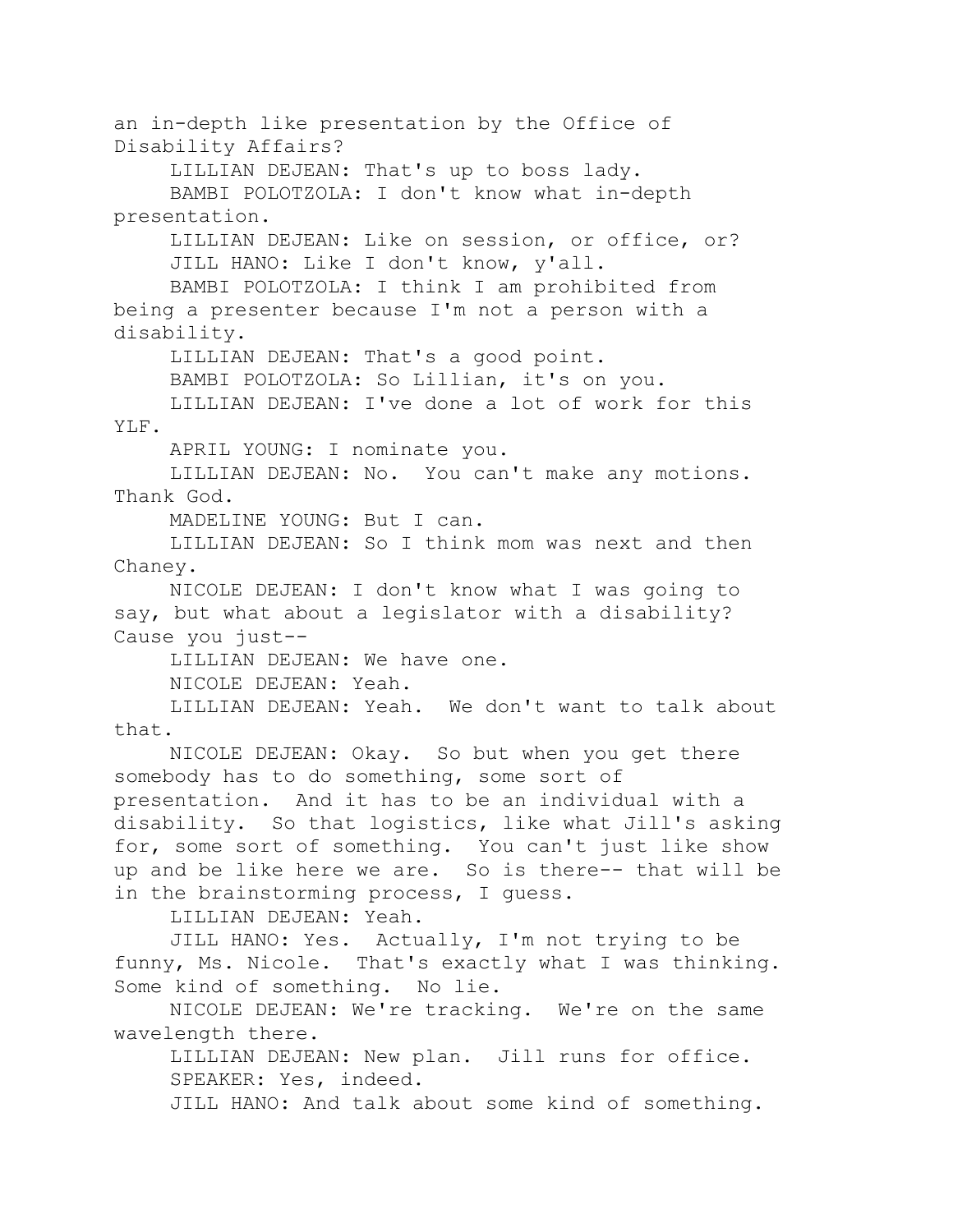LILLIAN DEJEAN: Yes.

JILL HANO: I do that all day.

SPEAKER: What you lead in with, Jill. I'm here to talk about some kind of something.

LILLIAN DEJEAN: All right. Chaney, what were you going to say?

CHANEY GUILDRY: Actually, I think Nicole and Jill kind of covered most of my statements. I was just going to say that it would be more stressful to do it during legislative session. And even though legislative session wouldn't be going on at the time, it doesn't mean we can't encourage others to go for the next legislative session. I think that would be a good. It would be a good starting point when we're not overwhelmed at first. And they can be introduced to the process, and they can go to the next legislative session and experience what they've learned and put that in place.

APRIL YOUNG: You know what too, I bring Maddie every year. She enjoys it. If I can bring her, I bring her. For yellow shirt day, I bring her.

SPEAKER: I'll be happy to come.

APRIL YOUNG: But like legislative session is usually around Easter too. So the kids have that Easter break. So that may be something to consider.

BAMBI POLOTZOLA: So couldn't we like, I mean, I think that part of this has to be that it's not just three days and y'all go off and do great things in the world. Like there has to be follow-up. I think that has to be part of the entire what YLF is. Like you're actively engaging with those.

NICOLE DEJEAN: So it's a follow-up email or a communication hey, yellow shirt day is on. This is an opportunity for you to implement the skills that we talked about.

APRIL YOUNG: Always try to get people to go to yellow shirt days. Hey, look, like she said, we can piggyback.

HARLIN COSER: Just like with Partners in Policymaking, we have the alumni group and stuff that we communicate through Facebook and stuff like that. I think those kind of tools could be real beneficial.

NICOLE FLORES: And nationally in the handbook and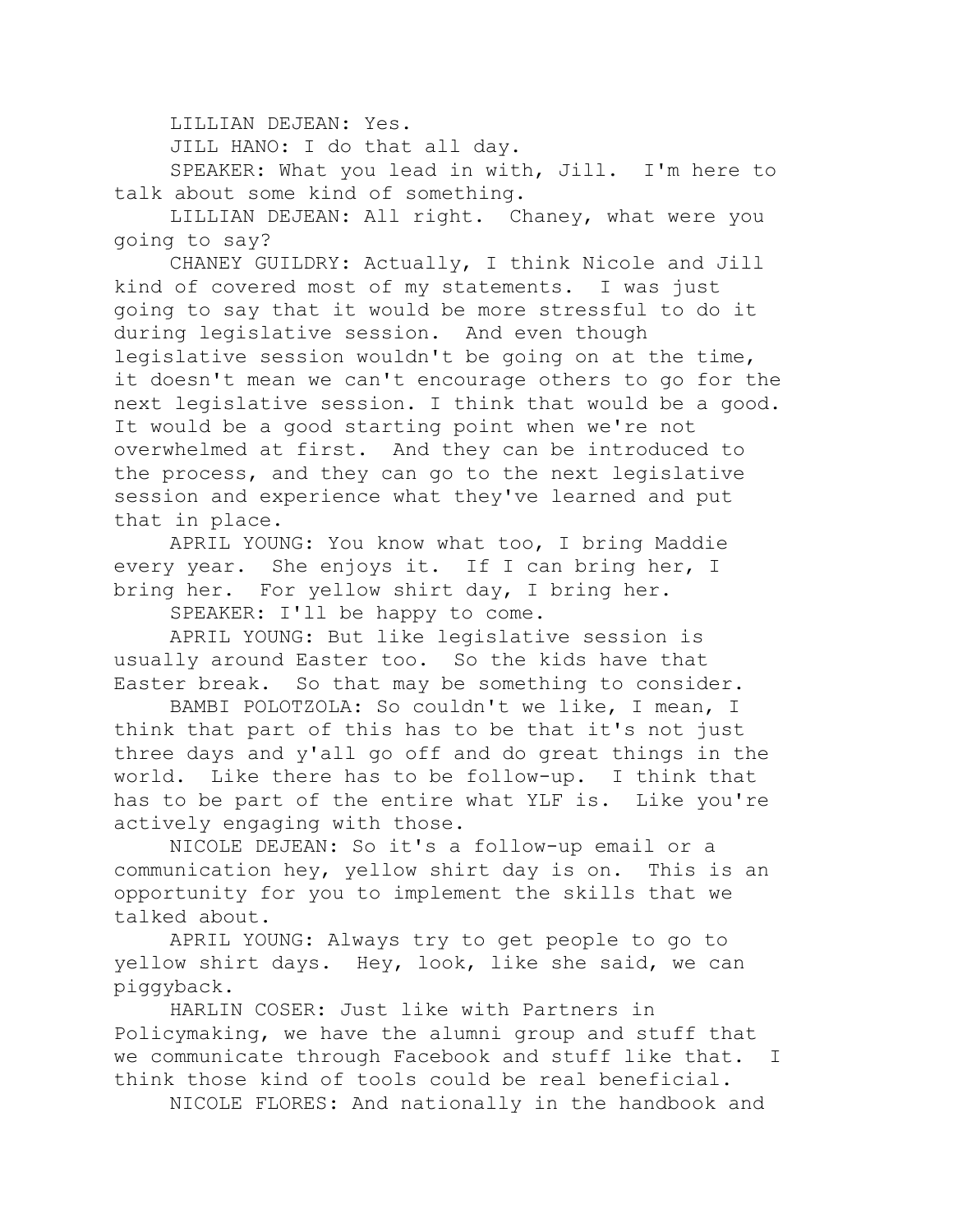stuff they have like following up with alumni and having like reunions and internships and stuff like that.

NICOLE DEJEAN: Yeah. Cause that's who we want to come back to be the mentors. They had such a great experience. We've kept in contact with them. We've built this community outside of just this three days then it's an ongoing kind of relationship. Not like a one and done.

BAMBI POLOTZOLA: So maybe like one of the goals- okay. So if you don't have it during session. You have it after session. Some point after session. But then one of the activities is that you come back (inaudible) reunion, but the reunion is a specific, you know, advocacy during the session. And if there's funding, like maybe there's some funding cause travel might be an issue or something like that. I don't know if LaCAN or through YLF, whatever, maybe something could be worked out.

NICOLE DEJEAN: So when we build out that whole outcomes, objectives, activities.

BAMBI POLOTZOLA: That could be an outcome.

LILLIAN DEJEAN: I mean, we can also add that later.

NICOLE DEJEAN: Yeah. Yeah.

LILLIAN DEJEAN: So what I'm hearing from the committee it that it seems like we're a bit more partial to having it after session. Okay. Seeing nods. I'm hearing, you know, voices of affirmation.

APRIL YOUNG: After or during?

BAMBI POLOTZOLA: I guess the argument's for after. MADELINE YOUNG: Yeah. After. Less people.

LILLIAN DEJEAN: So would everyone be comfortable with maybe tentatively asking UL about the last two weeks of June or the first week of July of 2023? Which would be the week of June 19th, June 26th or July 3rd.

BAMBI POLOTZOLA: July.

SPEAKER: July 4th week.

LILLIAN DEJEAN: So maybe suggest the last two weeks of June.

MADELINE YOUNG: No. LILLIAN DEJEAN: Okay. MADELINE YOUNG: The last week of June we start to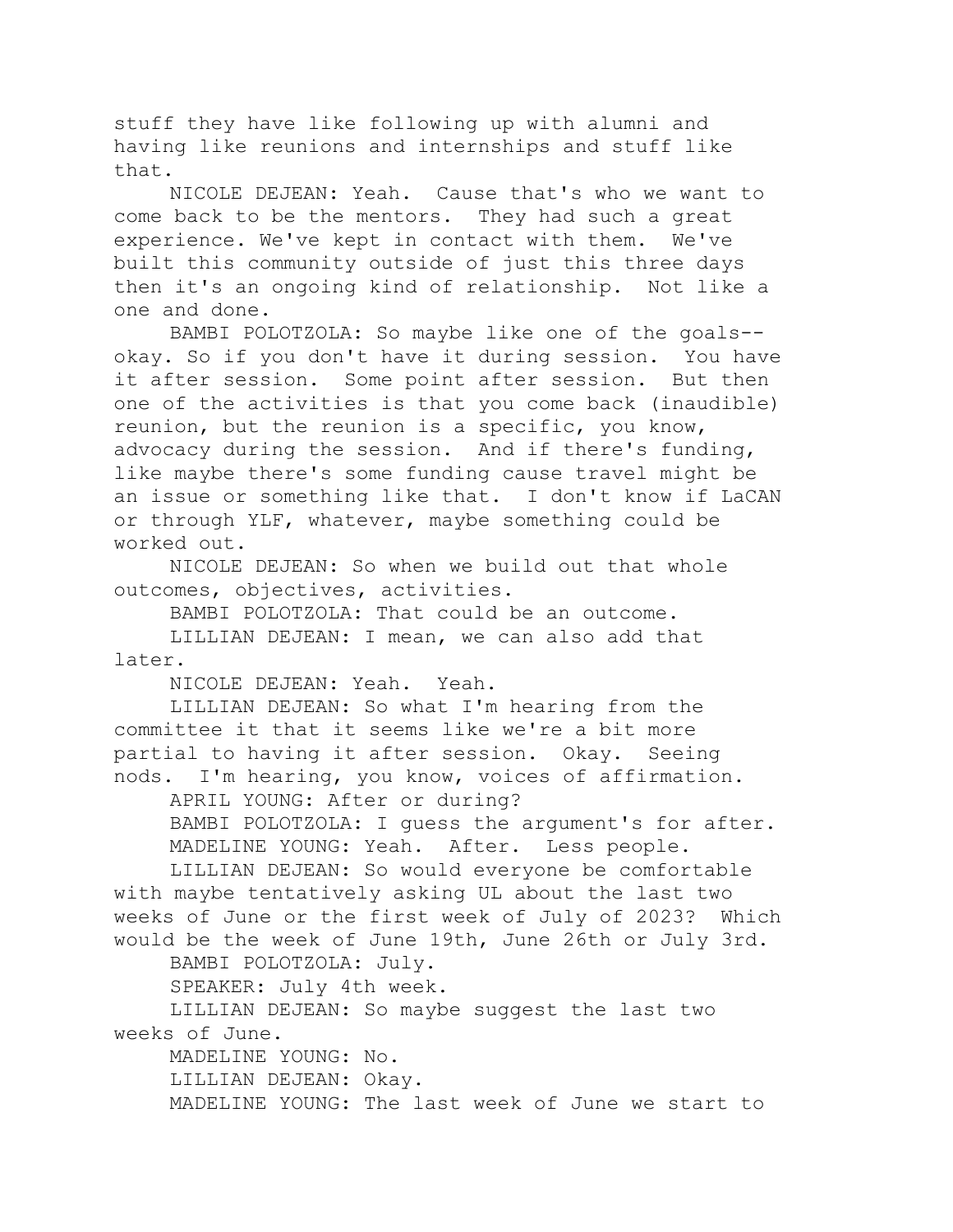get ready for me to prep.

APRIL YOUNG: Yeah. But that's nothing though. Didn't we talk about seeing what other camps are being offered?

NICOLE FLORES: So might need to do some research and see if there are any other camps going on.

SPEAKER: Yeah.

APRIL YOUNG: And maybe check with the ULL, I think, to make sure that, like get their dates.

LILLIAN DEJEAN: Okay.

APRIL YOUNG: What's good for them as well and then we can come back.

LILLIAN DEJEAN: Yeah. Okay.

APRIL YOUNG: Put the recommended down and see what feedback you get.

LILLIAN DEJEAN: Okay. Yeah. And then we can decide for sure at the next meeting. Cool. Anyone else have any comments, concerns, questions, thoughts?

APRIL YOUNG: Is there a time after legislative session that we can't meet? Or that's another thing if y'all meet after legislative session the legislators that are going to be there, we would have to get in touch with them too to find out if they have availability.

BAMBI POLOTZOLA: Depends who is available.

LILLIAN DEJEAN: It sounded like you had a question.

HARLIN COSER: Actually a comment. Another resource that we have in Lafayette is the Affiliated Blind of Louisiana training center. I had spoken to Ms. Blanchard over there. She works as the state events coordinator. She wasn't able to make the meeting today, but she said she would like to participate in the future. And they can assist us as a resource there. Whatever we need. But one of the things that they pointed out was that if we are in need of materials in Braille, or if we need sign language interpreters, or anything like that, they had all those resources available.

BAMBI POLOTZOLA: But they're not going to provide it for free. Can't imagine that they would do that. HARLIN COSER: Probably the Braille. BAMBI POLOTZOLA: The Braille, yeah.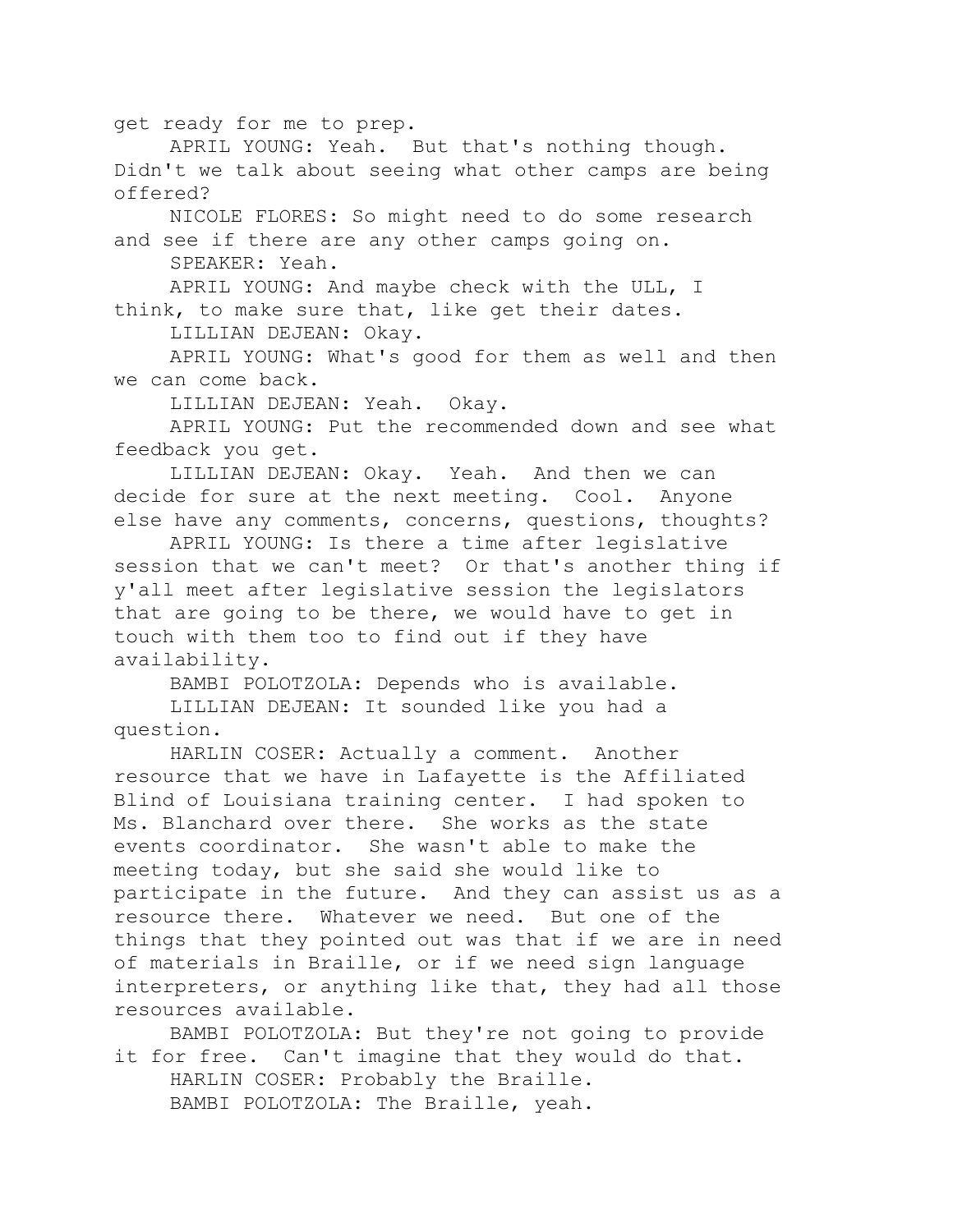HARLIN COSER: Probably not the interrupters. LILLIAN DEJEAN: I wonder which agency for something like ASL interpreters, for funding for that. Just thinking out loud.

BAMBI POLOTZOLA: Check with the Commission for the Deaf. It depends on if it falls underneath their purview of like something they provide. And potentially since it's advocacy, it may. Typically they don't provide interpreters.

APRIL YOUNG: The school too. Like through PT OT and speech therapy. I don't know, maybe they have something there.

BAMBI POLOTZOLA: I would just say with interpreters is what I've learned is that you don't get that for free because you have to have quality. And quality is very important. That's just they have to get paid. It's not something you can go and say can we get this for free. Like that's their jobs. But you may be able to get funding through the Commission for the Deaf. They might, if it falls underneath the purview of something that they're supposed to do.

LILLIAN DEJEAN: Funding from like LRS or DOE. BAMBI POLOTZOLA: That's true too.

LILLIAN DEJEAN: If we secure that funding. And depending on their constraints. So I'll send in that program overview to DOE and LRS and start that conversation with them. And try to figure out constraints and stuff. I think we've made a lot of headway today. Hey, Jill.

JILL HANO: Okay. I did have one question. I'm sorry, y'all. Did we for sure decide that all the speakers are going to be self-advocates?

NICOLE FLORES: It's a requirement.

JILL HANO: Oh, okay. My bad. And I read the handbook.

LILLIAN DEJEAN: So it seems like we finished our agenda 13 minutes early. Which is probably a record for the DD Council, right. So do we have any public comments?

APRIL YOUNG: The next meeting for this.

LILLIAN DEJEAN: Next meeting will be in July, I believe, a week before full council meetings, tentatively.